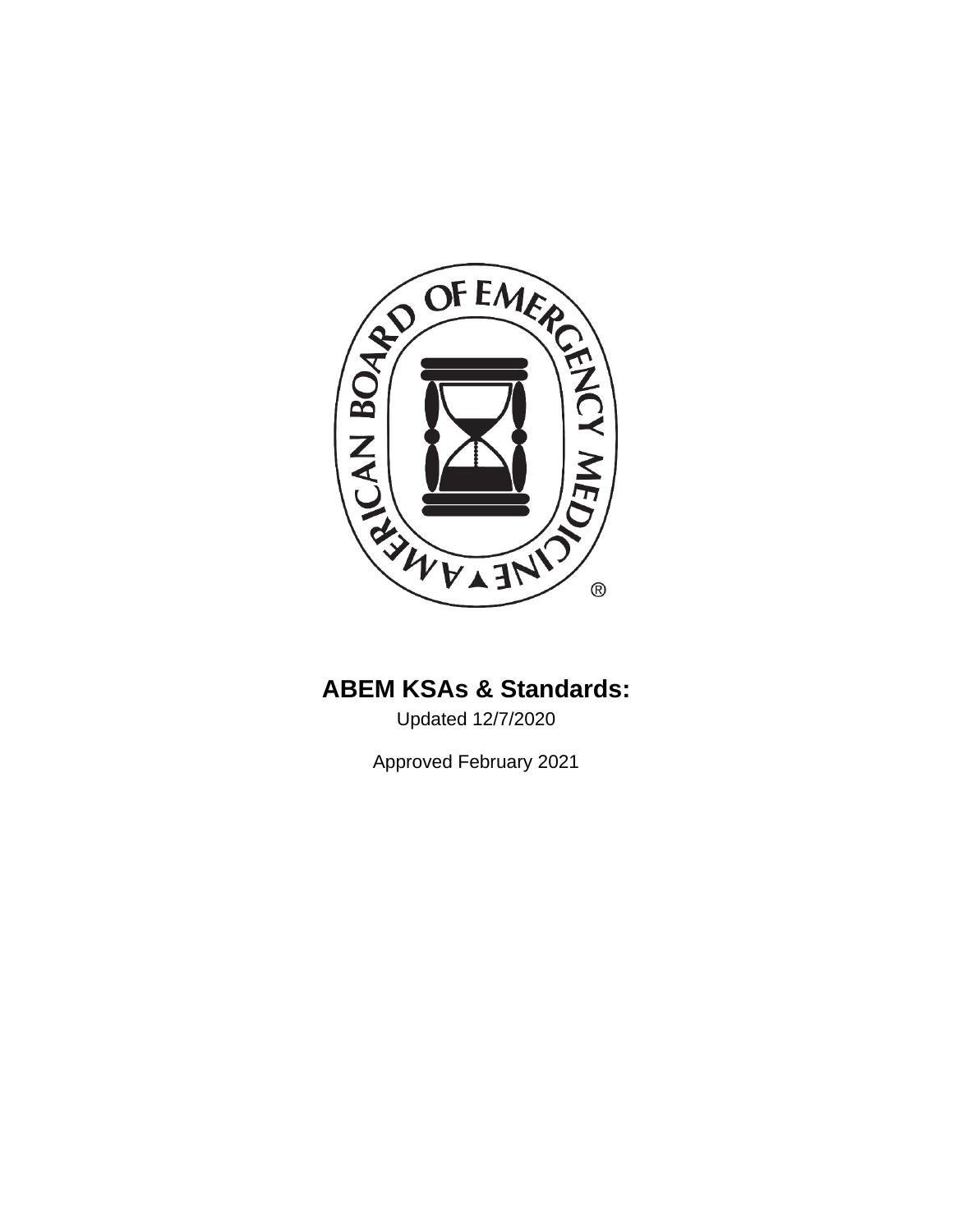# Table of Contents

| Preamble                                   | 3              |
|--------------------------------------------|----------------|
| Minimally Competent Candidate Definition   | 3              |
| Anatomy of a KSA                           | 6              |
| CS0 - COMMUNICATION & INTERPERSONAL SKILLS | $\overline{7}$ |
| <b>CO0 - CONSULTATION</b>                  | 8              |
| DX0-DIAGNOSIS                              | 9              |
| <b>DS0-DIAGNOSTIC STUDIES</b>              | 10             |
| <b>DM0 - DISASTER MANAGEMENT</b>           | 11             |
| <b>DO0 - DOCUMENTATION</b>                 | 12             |
| <b>ES0 - EMERGENCY STABILIZATION</b>       | 13             |
| KT0 - KNOWLEDGE TRANSLATION                | 15             |
| LIO - LEGAL ISSUES                         | 16             |
| MP0 - TASK-SWITCHING/MULTIPLE PATIENT CARE | 17             |
| <b>OB0-OBSERVATION</b>                     | 18             |
| <b>OP0-OPERATIONS</b>                      | 19             |
| PI0 - PERFORMANCE IMPROVEMENT              | 20             |
| PT0 - PHARMACOTHERAPY                      | 21             |
| PH0 - PREHOSPITAL CARE                     | 22             |
| <b>PE0 - PREVENTION &amp; EDUCATION</b>    | 23             |
| <b>PRO-PROCEDURES</b>                      | 24             |
| <b>PF0-PROFESSIONAL ISSUES</b>             | 25             |
| RA0-REASSESSMENT                           | 26             |
| SM0 - SYSTEMS-BASED MANAGEMENT             | 27             |
| <b>TC0 - TRANSITIONS OF CARE</b>           | 28             |
| TM0 - TEAM MANAGEMENT                      | 29             |
| TIO - THERAPEUTIC INTERVENTIONS            | 30             |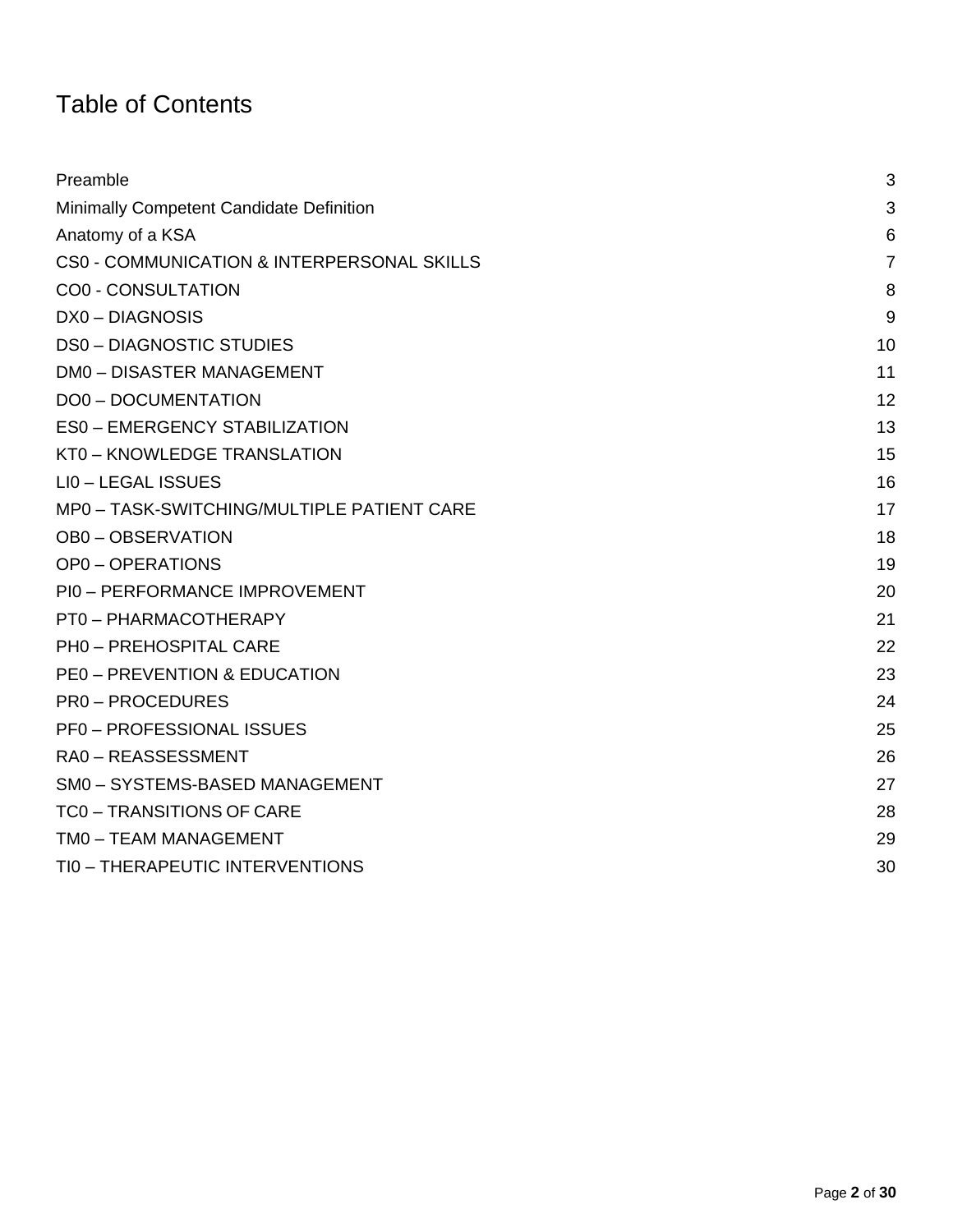#### **Preamble**

<span id="page-2-0"></span>This document is meant to document the Knowledge, Skills and Abilities (KSAs) deemed necessary by the American Board of Emergency Medicine (ABEM) to safely and independently practice emergency medicine. It is also meant to coordinate with the Model of the Clinical Practice of Emergency Medicine (EM Model), which details much of the knowledge base that emergency physicians seeking certification from the American Board of Emergency Medicine must possess. To some degree, the KSAs may be thought of the "verbs" of emergency medicine, while the EM Model may be thought of as its nouns.

The KSAs serve as descriptors of specific behaviors the Board wishes to reinforce in its diplomates. On their surface, they may seem disconnected from the Board's assessment program. The "Anatomy of a KSA" section of this document is designed to show how an individual KSA is constructed. It contains a detailed description of the hierarchical developmental levels of the KSA as well as the individual KSA descriptor statements, which exemplify the hierarchy.

The Board has also produced its definition of the minimally competent candidate (MCC) for emergency medicine (below). This document is intended to bridge the gap between the tabular presentation of the KSAs and a more narrative description of the Board's minimal expectations for certification. Specifically, the MCC document is used by panels conducting passing score studies on behalf of the Board (also known as Standard Setting). The MCC definition below is used by panels of clinical active emergency physicians who evaluate all of ABEM's assessments to determine whether the knowledge assessed rises to the level of the Board's expectations.

#### **Minimally Competent Candidate Definition**

The Minimally Competent Candidate (MCC) for continued ABEM certification exhibits a wide variety of knowledge, skills, and abilities that fall in three broad categories: 1) patient management, 2) global skills or abilities, and 3) professionalism, administrative, leadership and management skills, and educational duties.

#### Patient Management

The MCC can manage patients in a highly skilled and professional manner from prehospital guidance to the appropriate disposition. The MCC can provide customized medical direction to prehospital providers with different levels of expertise. Following a primary assessment, they can prioritize the necessary initial and ongoing critical care to optimize resuscitation, provide stabilization, and determine level of care.

Following a primary assessment, the MCC can identify and prioritize essential history and physical exam features to guide patient management. An understanding of the risks and limitations of diagnostic testing and their effect on patient management is appreciated. MCCs use data to risk stratify patients, prioritize testing, and determine appropriate management. If insufficient evidence or expertise is available, the MCC seeks consultation from an appropriate specialist and integrates the consultant's recommendations into a patient's treatment plan.

When deciding how to act, the MCC considers multiple risk factors and patient characteristics when planning, performing, and monitoring patients undergoing emergency procedures. The MCC implements strategies that maximize success and minimize complications associated with therapeutic interventions. The MCC considers multiple aspects of pharmacotherapy when administering medications and monitoring patients in the ED. If observation is necessary, the MCC reassesses patient progress during the observation period and modifies treatment plans when appropriate. Reassessment of patients is done according to acuity and presentation and patient care is modified as needed.

When considering the disposition of a patient, the MCC provides targeted education to patients and families for prevention of illness and injury. When ED care is completed, whether the patient is discharged, admitted, or transferred, the MCC assures safe transition of patients to an appropriate level of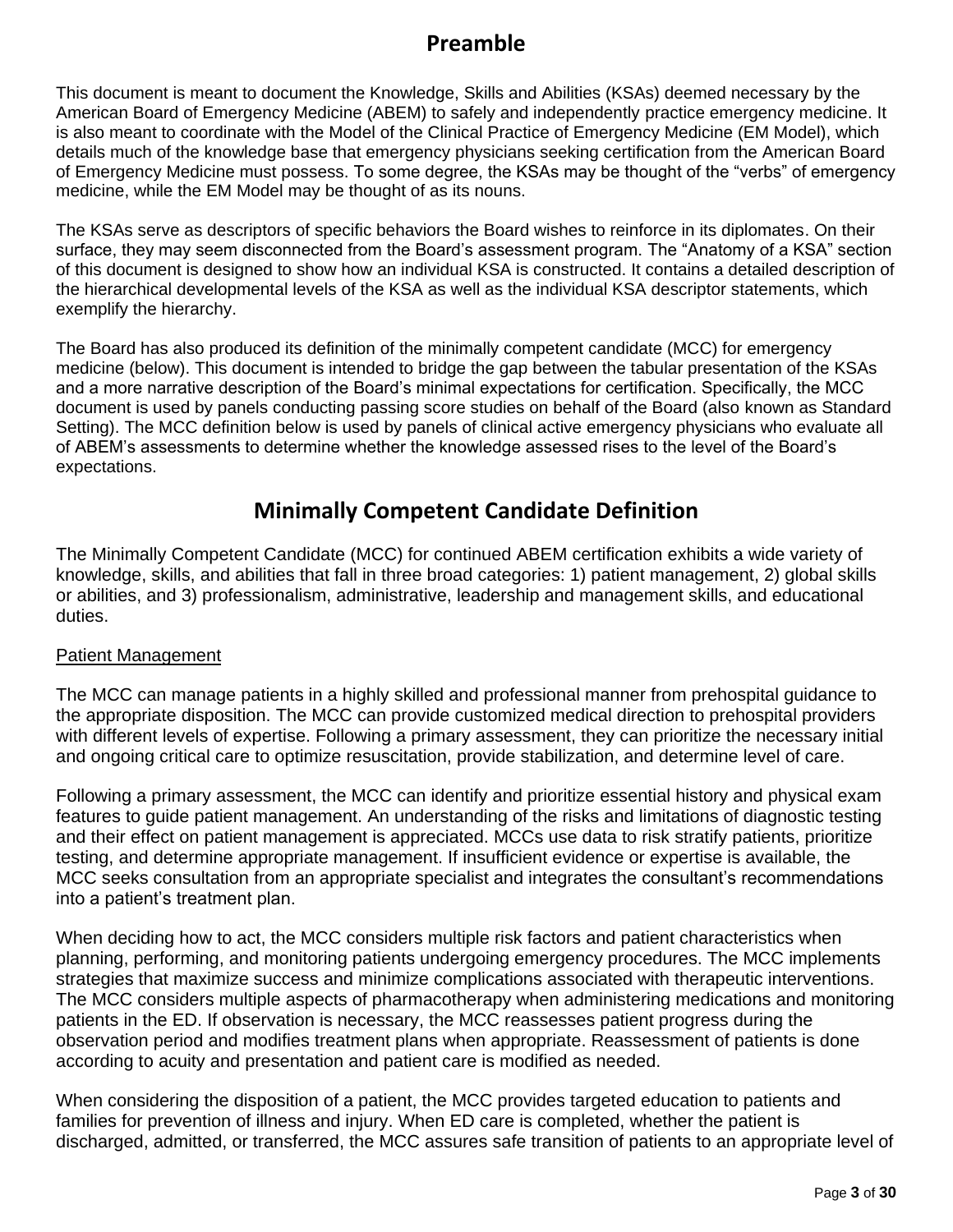care and communicates the post-ED management plan. The MCC creates the appropriate documentation in the medical record that supports the care rendered to the patient.

#### Global Skills/Abilities

The MCC is expected to communicate with empathy and respect in all interactions and to ensure understanding with consideration of the audience. In addition, the MCC incorporates evidence-based knowledge into patient decision making and considers specific patient characteristics which may alter treatment decisions. They must recognize and comply with appropriate hospital guidelines and policies including confidentiality, EMTALA, and HIPAA.

#### Professionalism, administrative, leadership and management skills and educational duties:

The MCC is expected to incorporate the needs of patients, families, staff, and consultants in all professional interactions and behavior and demonstrate professionalism at all times.

The MCC engages in departmental activities designed to improve safety, quality, and efficiency. In addition, the MCC should work to optimize ED flow to maximize patient access. This includes engaging in performance improvement activities that improve ED function and patient care and the periodic review of personal financial and practice metrics to modify practice. In the event of a disaster, the MCC can apply protocols to manage multi-casualty and other disaster situations.

In a team environment, the MCC ensures communication, respect, and patient-centered care when leading members of the ED team. The MCC has the capacity to lead a team of multidisciplinary personnel to manage ED multiple patients.

#### **Bullet list of KSAs for the Minimally Competent Candidate**

#### Patient Management General Flow

PH0 – Prehospital Care. Provide customized medical direction to prehospital providers with different levels of expertise.

ES0 – Emergency Stabilization. Prioritize initial and ongoing critical care to optimize resuscitation, stabilization and level of care.

HP0 – History & Physical Exam. Identify and prioritize essential history and physical exam features to guide patient management.

DS0 – Diagnostic Studies. Understand risks and limitations of diagnostic testing and their effect on patient management

DX0 – Diagnosis. Use data to risk stratify patients, prioritize testing, and determine appropriate management

CO0 – Consultation. Appropriately utilize a consultant's recommendations in a patient's treatment plan.

PR0 – Procedures. Consider multiple risk factors and patient characteristics when planning, performing, and monitoring patients undergoing emergency procedures.

TI0 – Therapeutic Interventions. Implements strategies that maximize success and minimize complications associated with therapeutic interventions.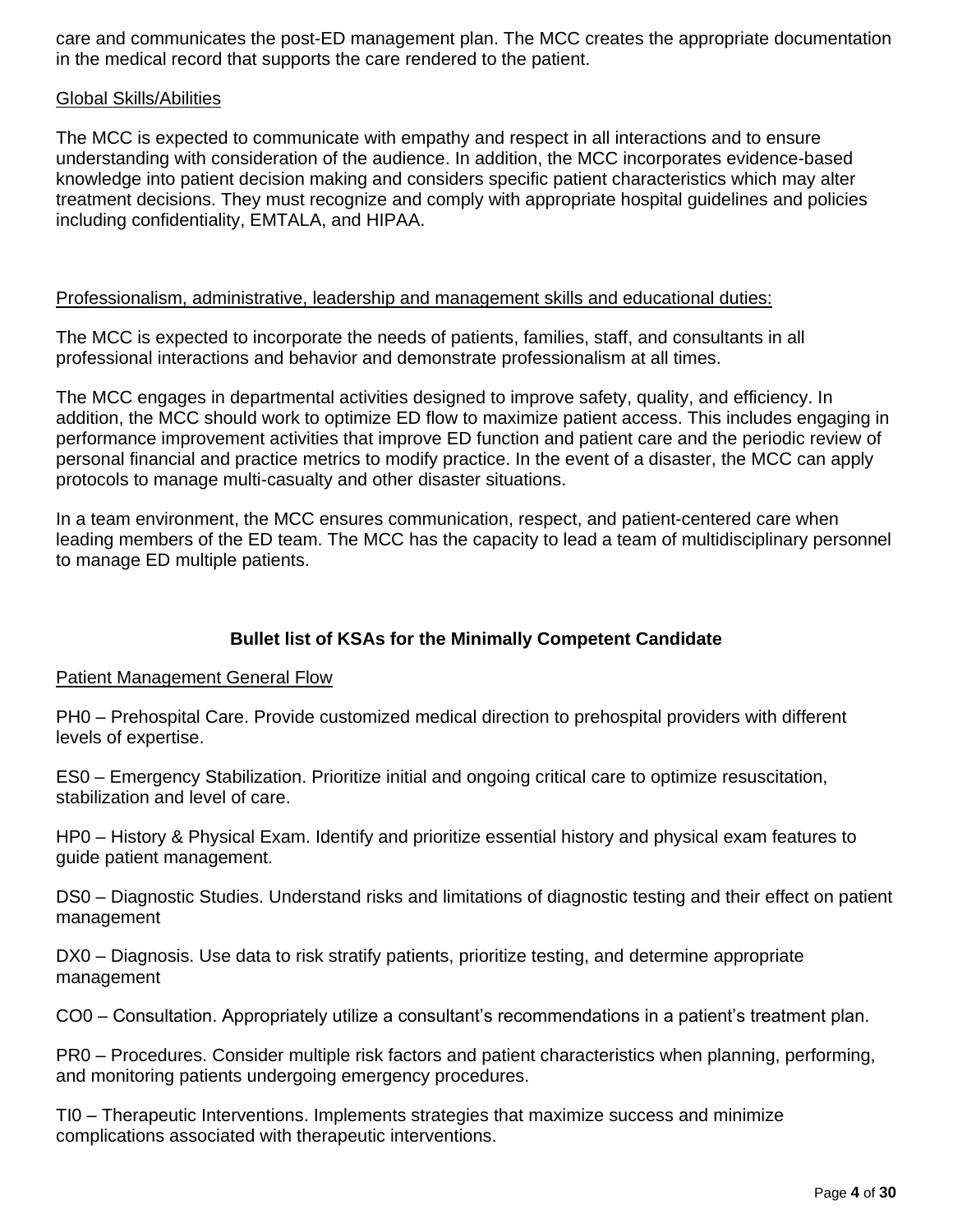PT0 – Pharmacotherapy. Consider multiple aspects of pharmacotherapy when administering medications and monitoring patients in the ED

OB0 – Observation. Reassess patient progress during observation and modify treatment plans when appropriate.

RA0 – Reassessment. Reassess patients according to acuity and presentation and modify patient care as needed.

PE0 – Prevention & Education. Provide targeted education to patients and families for prevention of illness and injury.

TC0 – Transitions of Care. Assure safe transition of patients from the ED to an appropriate level of care and post-ED management plan.

DO0 – Documentation. Use appropriate documentation in the medical record that supports the care rendered to the patient.

#### Global Skills/Abilities

CS0 – Communication Skills. Communicate with empathy and respect in all interactions and ensure understanding.

KT0 – Knowledge Translation. Incorporate evidence-based knowledge into patient decision making.

MF0 – Modifying Factors. Incorporate specific patient characteristics into treatment decisions.

LI0 – Legal Issues. Comply with appropriate hospital guidelines and policies including confidentiality, EMTALA, and HIPAA.

#### Professionalism, administrative, leadership and management skills and educational duties

PF0 – Professional Issues. Incorporate the needs of patients, families, staff, and consultants in all professional interactions and behavior.

OP0 – Operations. Engage in department activities designed to improve safety, quality, and efficiency.

SM0 – Systems-Based Management. Optimize ED flow to maximize patient access.

TM0 – Team Management. Ensures communication, respect, and patient-centered care when leading members of the ED team.

PI0 – Performance Improvement. Engage in performance improvement activities that improve ED function and patient care.

FI0 – Financial Issues. Use periodic personal financial and practice metrics to modify practice.

DM0 – Disaster Management. Apply protocols to manage multi-casualty and other disaster situations.

MP0 – Multiple Patient Care. Lead a team of multidisciplinary personnel to manage ED patients.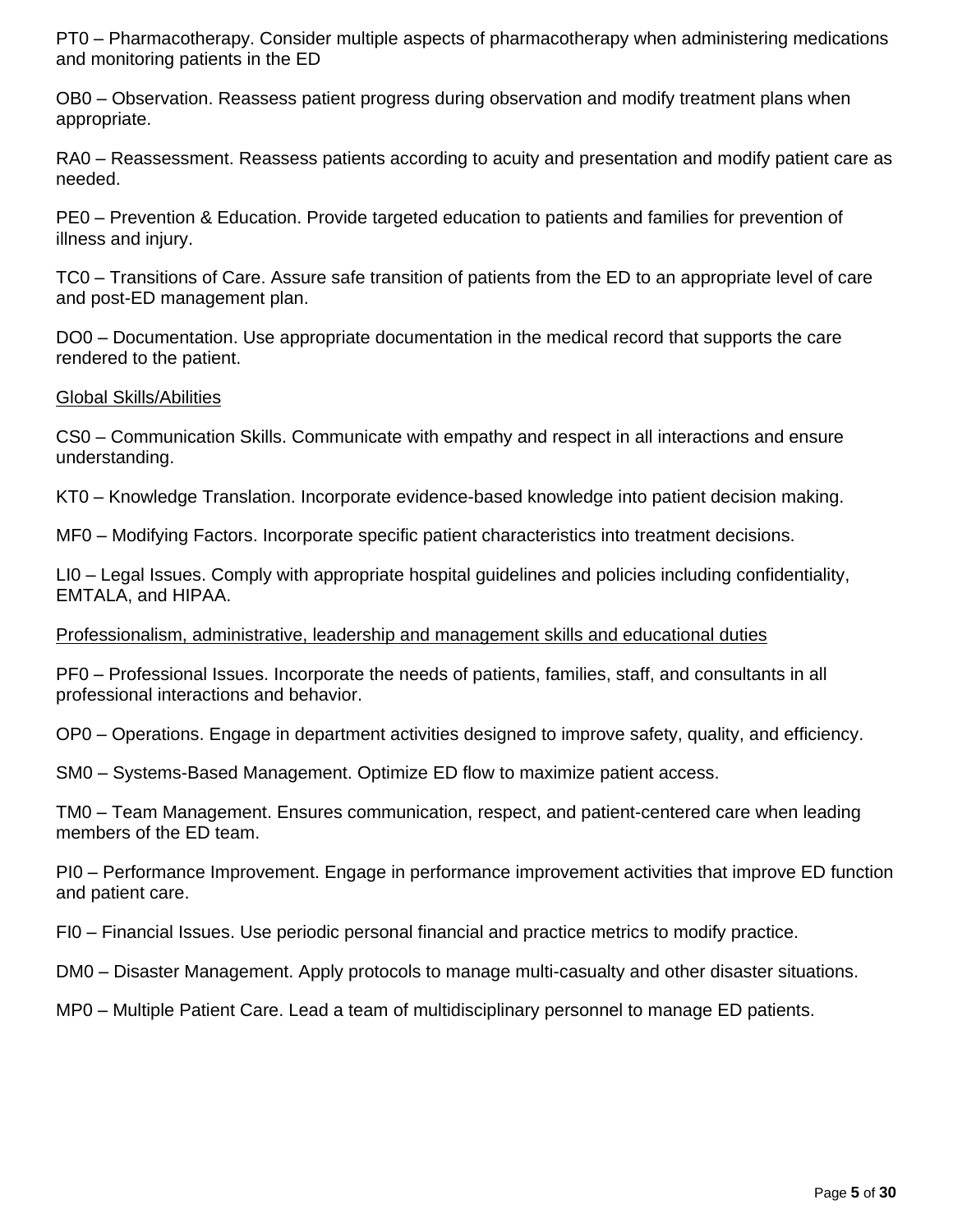### **Anatomy of a KSA**

**KSA Category** 

**KSA Standard** 

#### **ESO - EMERGENCY STABILIZATION**

A. Develop policies and protocols for the management and/or transfer of critically ill or injured patients.

- B. Prioritize critical initial stabilization actions in the resuscitation of a critically ill or injured patient and reassess after stabilizing intervention.
- C. Develop a diagnostic impression and plan based on relevant data.
- D. Perform a primary assessment on a critically ill or injured patient.

<span id="page-5-0"></span>Hierarchical Scale

KSAs

| <b>KSA Code</b> | <b>KSA Description</b>                                                                                                                             | Level |
|-----------------|----------------------------------------------------------------------------------------------------------------------------------------------------|-------|
| <b>ES10</b>     | Develop policies and protocols for the management and/or transfer of critically ill or<br>injured patients                                         | Α     |
| ES6             | Recognize in a timely fashion when further clinical intervention is futile                                                                         | B     |
| ES <sub>9</sub> | Integrate hospital support services into a management strategy for a problematic<br>stabilization situation<br><b>KSAs at the</b>                  | B     |
| <b>ES11</b>     | Optimize resuscitation and stabilization for patients requiring<br>standard igher-<br>level of care                                                | B     |
| <b>ES12</b>     | Elicit goals of care prior to initiating emergency stabilization                                                                                   | B     |
| ES <sub>2</sub> | Prioritize vital critical initial stabilization actions in the resuscitation of a critically ill or<br>injured patient, including transfer options | C     |
| ES7             | Evaluate the validity of a DNR order                                                                                                               | C     |
| <b>ES13</b>     | Identify need for transfer of patients to higher level of care                                                                                     | C     |
| ES <sub>1</sub> | Perform a primary assessment on a critically ill or injured patient                                                                                | D     |
| <b>ES99</b>     | Other                                                                                                                                              |       |

Page **6** of **30**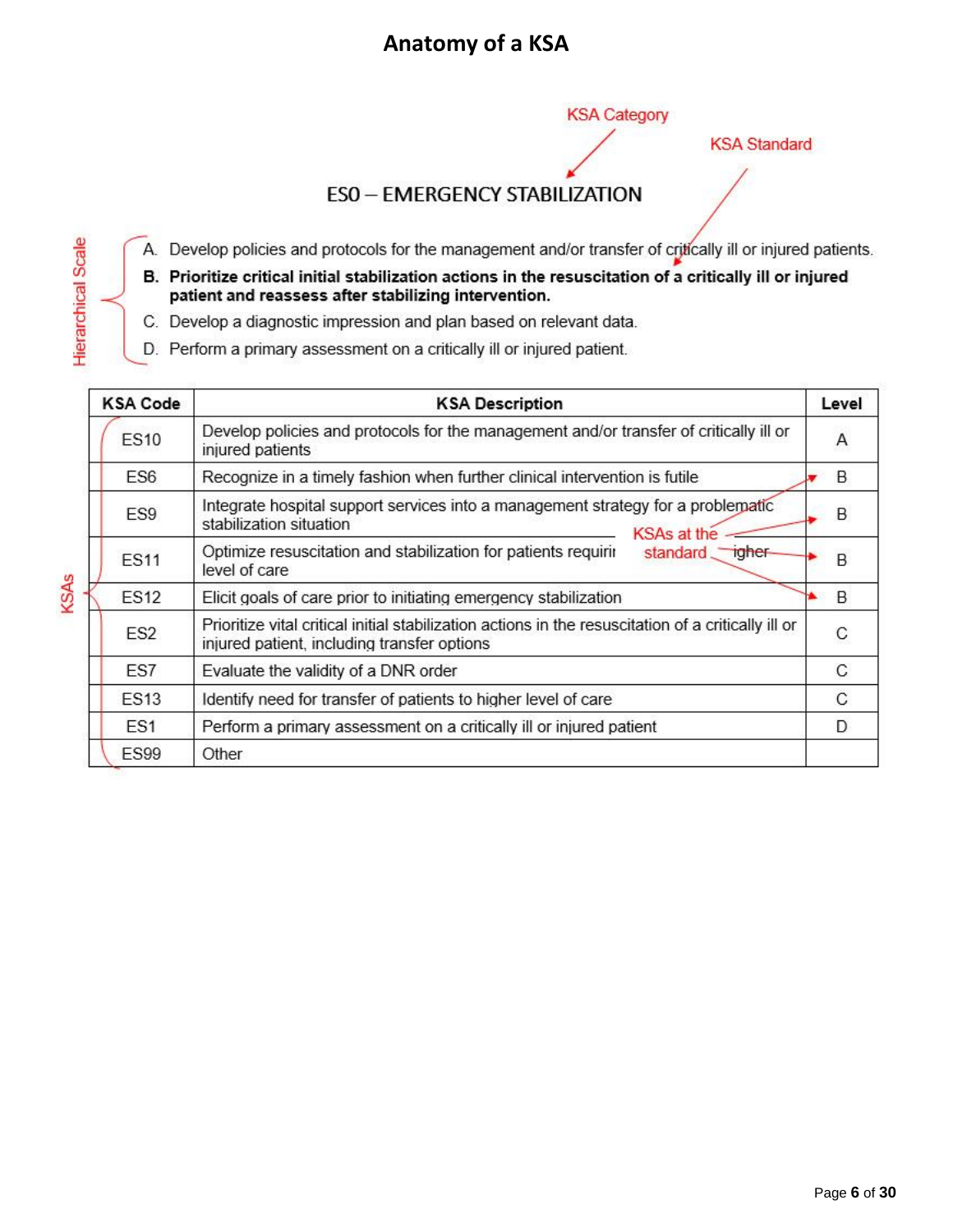# **CS0 - COMMUNICATION & INTERPERSONAL SKILLS**

<span id="page-6-0"></span>A. Identify and implement means by which to improve communication in ED‐based and institutional healthcare teams.

#### **B. Use communication methods that mitigate stress, conflict, and miscommunication.**

- C. Demonstrate interpersonal and communication skills that result in the effective exchange of information and collaboration with patients, families, and all other stakeholders.
- D. Elicit patients' reasons for seeking healthcare and expectations from the visit, and listen effectively to patients, families, and all members of the healthcare team.

| <b>KSA</b><br>Code | <b>KSA Description</b>                                                                                                                                                                                                                                                                                  | Level        |
|--------------------|---------------------------------------------------------------------------------------------------------------------------------------------------------------------------------------------------------------------------------------------------------------------------------------------------------|--------------|
| CS <sub>1</sub>    | Identify and implement means by which to improve communication in ED-based and<br>institutional healthcare teams                                                                                                                                                                                        | A            |
| CS <sub>2</sub>    | Establish rapport with and demonstrate empathy toward patients and their families                                                                                                                                                                                                                       | B            |
| CS <sub>5</sub>    | Communicate information to patients and families using verbal, nonverbal, written, and<br>technological skills, and confirm understanding                                                                                                                                                               | B            |
| CS7                | Consider the expectations of those who provide or receive care in the ED and use<br>communication methods that minimize the potential for stress, conflict, and<br>miscommunication                                                                                                                     | B            |
| CS <sub>9</sub>    | Incorporate feedback provided from others to improve communication skills                                                                                                                                                                                                                               | B            |
| <b>CS17</b>        | Use flexible communication strategies to negotiate effectively with staff, consultants,<br>patients, families, and others to provide optimal patient care, recognizing and resolving<br>interpersonal conflicts                                                                                         | B            |
| <b>CS18</b>        | Demonstrate interpersonal and communication skills including adjustment of interactions to<br>account for factors such as culture, gender, age, language, disability, that result in the<br>effective exchange of information and collaboration with patients, families, and all other<br>stakeholders. | B            |
| CS4                | Demonstrate active listening skills in communicating with patients, families, and all members<br>of the healthcare team                                                                                                                                                                                 | $\mathsf C$  |
| <b>CS10</b>        | Communicate pertinent information to healthcare colleagues in effective and safe transitions<br>of care                                                                                                                                                                                                 | $\mathsf C$  |
| <b>CS14</b>        | Communicate risks, benefits, and alternatives to diagnostic and therapeutic<br>procedures/interventions to patients and/or appropriate surrogates, and obtain consent when<br>indicated                                                                                                                 | $\mathsf{C}$ |
| <b>CS15</b>        | Solicit patient participation in medical decision-making by discussing, risks, benefits, and<br>alternatives to care provided                                                                                                                                                                           | $\mathsf{C}$ |
| CS <sub>3</sub>    | Elicit patients' reasons for seeking health care and their expectations from the ED visit                                                                                                                                                                                                               | D            |
| CS <sub>6</sub>    | Elicit information from patients, families, and other healthcare members using verbal,<br>nonverbal, written, and technological skills                                                                                                                                                                  | D            |
| <b>CS99</b>        | Other                                                                                                                                                                                                                                                                                                   |              |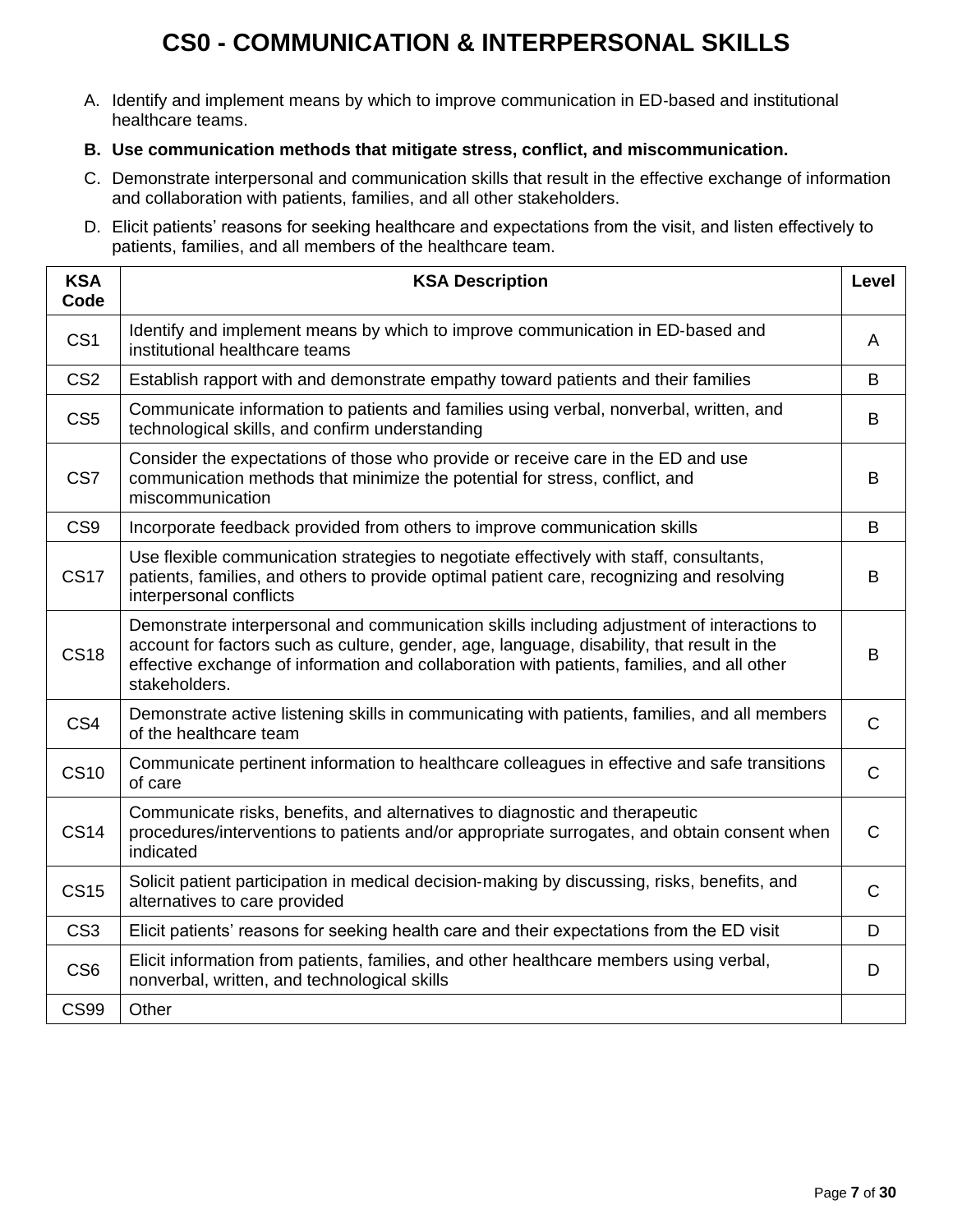### **CO0 - CONSULTATION**

- <span id="page-7-0"></span>A. Create hospital wide policies on the appropriate response times for consultants to initiate and complete the consultation
- **B. Evaluate the appropriateness and timeliness of the consultants' recommendations and advocate for modifications as clinically indicated.**
- C. Formulate a plan for consultation and communicate effectively to establish a plan and timeline for consultation.
- D. Identify appropriate cases where expert consultation is indicated.

| <b>KSA Code</b>  | <b>KSA Description</b>                                                                                                                                                                            | Level |
|------------------|---------------------------------------------------------------------------------------------------------------------------------------------------------------------------------------------------|-------|
| CO <sub>5</sub>  | Create hospital wide policies on the appropriate response times for consultants to initiate<br>and complete the consultation                                                                      | A     |
| CO <sub>2</sub>  | Evaluate the appropriateness of consultant recommendations and incorporate them into<br>the treatment plan                                                                                        | B     |
| CO <sub>6</sub>  | Discern the appropriate time frame (emergent, urgent, or nonurgent) for the consultant to<br>evaluate and establish a plan for the patient and communicate this expectation to the<br>consultant. | B     |
| CO <sub>7</sub>  | Advocate for the patient to ensure timely evaluation and treatment from consultants                                                                                                               | B     |
| CO <sub>8</sub>  | Evaluate and coordinate recommendations of multiple consultants to optimize patient<br>care and disposition                                                                                       | B     |
| CO <sub>3</sub>  | Arrange necessary consultation with physicians and other professionals, and formulate<br>and communicate a plan and timeline for consultation                                                     |       |
| CO <sub>1</sub>  | Arrange necessary consultation with physicians and other professionals.                                                                                                                           | D     |
| CO <sub>99</sub> | Other                                                                                                                                                                                             |       |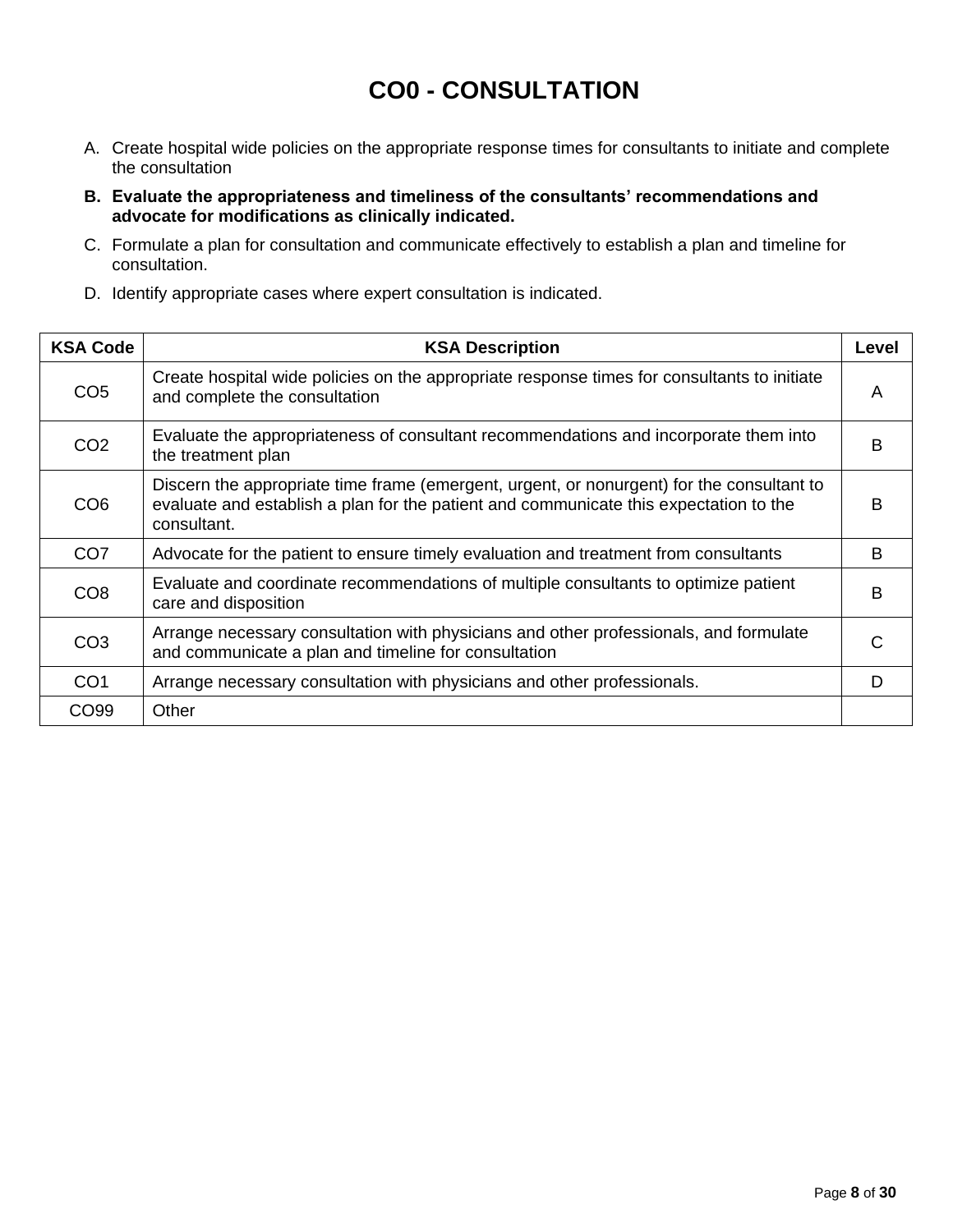### **DX0 – DIAGNOSIS**

- <span id="page-8-0"></span>A. Identify obscure, occult, or rare patient conditions.
- **B. Based on all of the available data, narrow and prioritize the list of weighted differential diagnoses to determine appropriate management.**
- C. Synthesize the chief complaint, history, physical examination, and available medical information to develop a list of weighted differential diagnoses including those with the greatest potential for morbidity or mortality.
- D. Construct a list of potential diagnoses based on the chief complaint.

| <b>KSA Code</b> | <b>KSA Description</b>                                                                                                                       | Level |
|-----------------|----------------------------------------------------------------------------------------------------------------------------------------------|-------|
| D <sub>X7</sub> | Identify obscure, occult, or rare patient conditions                                                                                         | A     |
| DX4             | Revise a differential diagnosis in response to changes in a patient's condition over time                                                    | B     |
| D <sub>X5</sub> | Based on all of the available data, narrow and prioritize the list of weighted differential<br>diagnoses to determine appropriate management | в     |
| DX1             | Synthesize chief complaint, history, physical examination, and available medical<br>information to develop a differential diagnosis          |       |
| D <sub>X2</sub> | Construct a list of potential diagnoses, based on the greatest likelihood of occurrence                                                      | C     |
| DX3             | Based on a chief complaint, construct a list of the diagnoses with the greatest potential<br>for morbidity or mortality                      |       |
| DX <sub>8</sub> | Construct a list of potential diagnoses based on the chief complaint                                                                         |       |
| <b>DX99</b>     | Other                                                                                                                                        |       |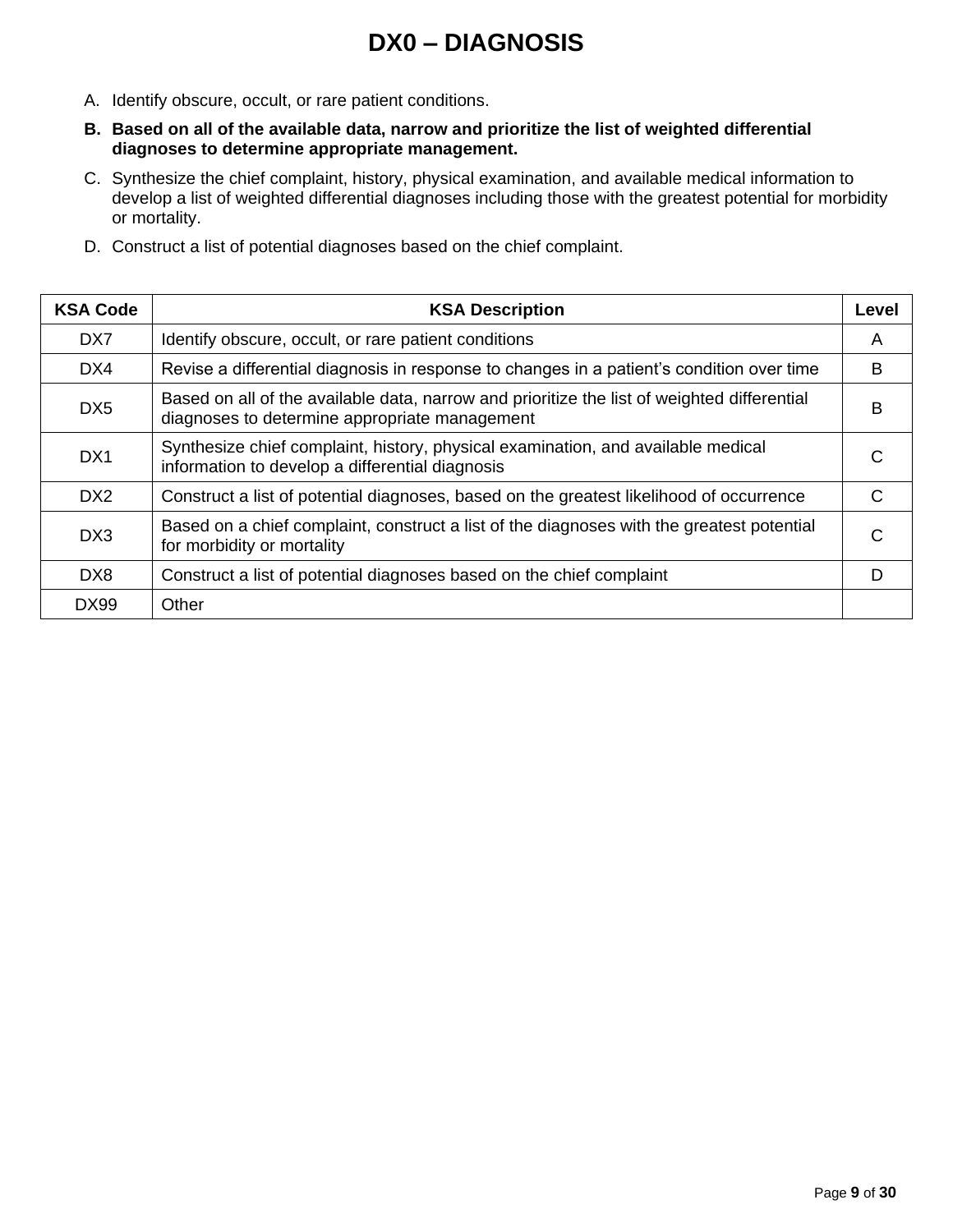## **DS0 – DIAGNOSTIC STUDIES**

- <span id="page-9-0"></span>A. Develop clinical practice guidelines based on existing literature and appropriate resource utilization, and evidence-based regional and local practices.
- **B. Obtain, interpret, and apply diagnostic testing to guide patient care plan based on the pre**‐**test probability of disease, cost effectiveness, and the likelihood of test results altering management.**
- C. Interpret results of a diagnostic study based on pre-test probability, recognizing limitations and risks, seeking interpretive assistance when appropriate.
- D. Order and prioritize appropriate diagnostic studies using decision rules as appropriate. Perform appropriate bedside diagnostic studies and procedures.

| <b>KSA Code</b> | <b>KSA Description</b>                                                                                                                                     | Level |
|-----------------|------------------------------------------------------------------------------------------------------------------------------------------------------------|-------|
| <b>DS10</b>     | Develop clinical practice guidelines based on existing literature and appropriate<br>resource utilization, and evidence-based regional and local practices | A     |
| DS <sub>3</sub> | Use diagnostic testing based on the pre-test probability of disease and the<br>likelihood of test results altering management                              | B     |
| DS <sub>8</sub> | Consider cost-effectiveness in determining diagnostic studies to order                                                                                     | B     |
| DS4             | Review risks, benefits, contraindications, and alternatives to a diagnostic study or<br>procedure                                                          | C     |
| DS <sub>7</sub> | Interpret results of a diagnostic study, including recognition of limitations, seeking<br>interpretive assistance when appropriate                         | C     |
| DS <sub>1</sub> | Prioritize essential testing                                                                                                                               | D     |
| DS <sub>9</sub> | Interpret results of a diagnostic study in the context of previous results                                                                                 | C     |
| DS <sub>5</sub> | Order appropriate diagnostic studies using decision rules as appropriate                                                                                   | D     |
| DS <sub>6</sub> | Perform appropriate bedside diagnostic studies and procedures                                                                                              | D     |
| DS <sub>2</sub> | Determine necessity and urgency of diagnostic studies                                                                                                      | F     |
| <b>DS99</b>     | Other                                                                                                                                                      |       |

E. Determine necessity and urgency of diagnostic studies.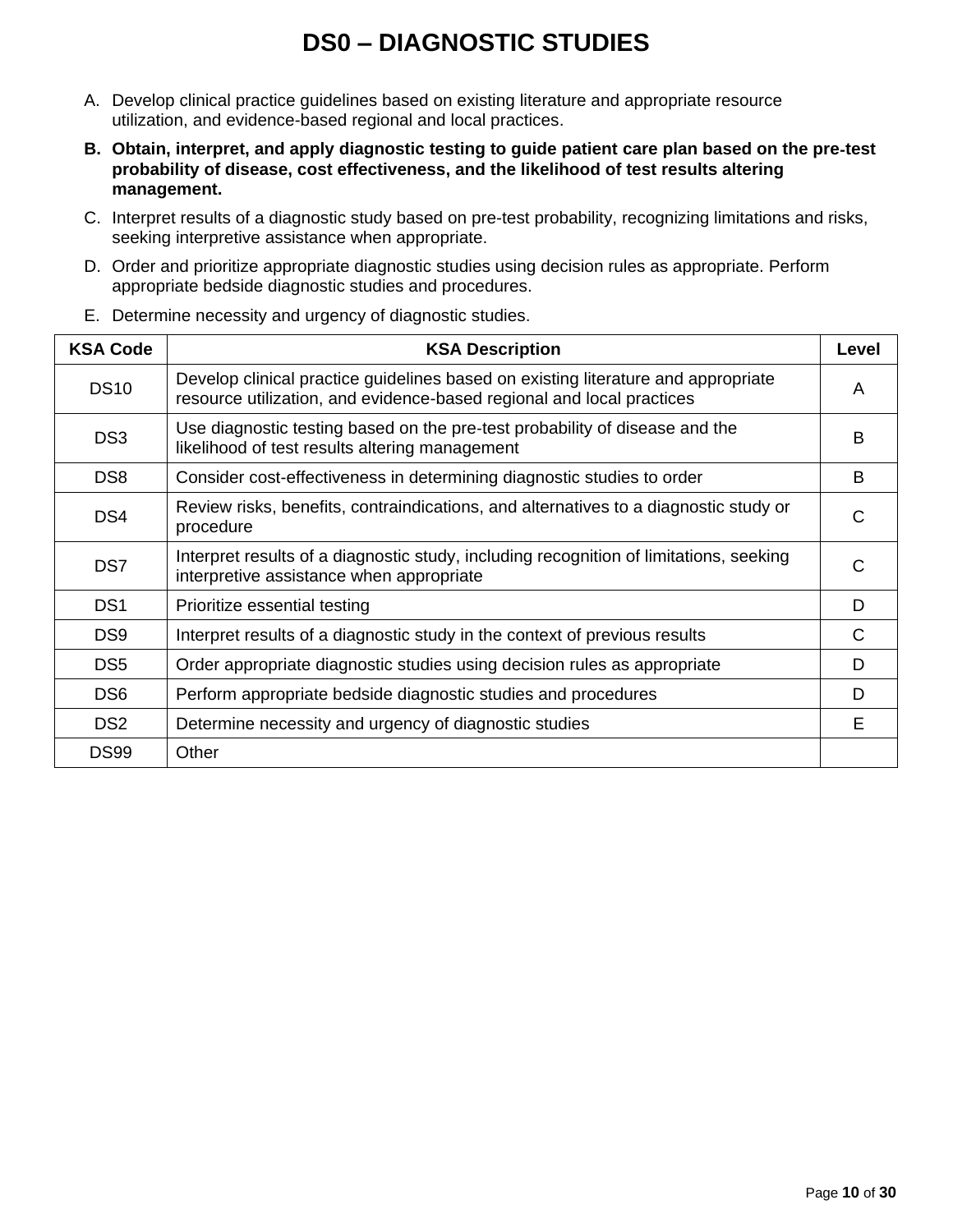### **DM0 – DISASTER MANAGEMENT**

<span id="page-10-0"></span>A. Develop and evaluate an ED plan for various disasters and crisis management.

#### **B. Manage the ED in response to a disaster.**

C. Participate in ED response to a disaster.

| <b>KSA Code</b> | <b>KSA Description</b>                                                                                                                                                          | Level |
|-----------------|---------------------------------------------------------------------------------------------------------------------------------------------------------------------------------|-------|
| DM <sub>6</sub> | Develop and evaluate an emergency response plan for the ED in the setting of<br>disasters and extraordinary events                                                              | A     |
| DM <sub>8</sub> | Develop and evaluate a continuity plan to manage a critical reduction in staffing of an<br>ED due to an emergency situation                                                     | A     |
| DM <sub>3</sub> | Using established protocols, manage an ED multi-casualty incident, surge, and/or<br>hospital evacuation                                                                         | в     |
| DM <sub>5</sub> | Prepare and decontaminate victims of HAZMAT incidents                                                                                                                           | в     |
| DM12            | Recognize need to activate appropriate resources to respond to a disaster or resource-<br>intensive event.                                                                      | в     |
| DM <sub>1</sub> | Identify Hospital Emergency Incident Command System (HEICS) roles and<br>responsibilities                                                                                       |       |
| <b>DM11</b>     | Participate in a mass casualty drill or event in an ED involving multiple patients,<br>prioritizing care, containing potential exposures, and appropriately assigning resources |       |
| <b>DM99</b>     | Other                                                                                                                                                                           |       |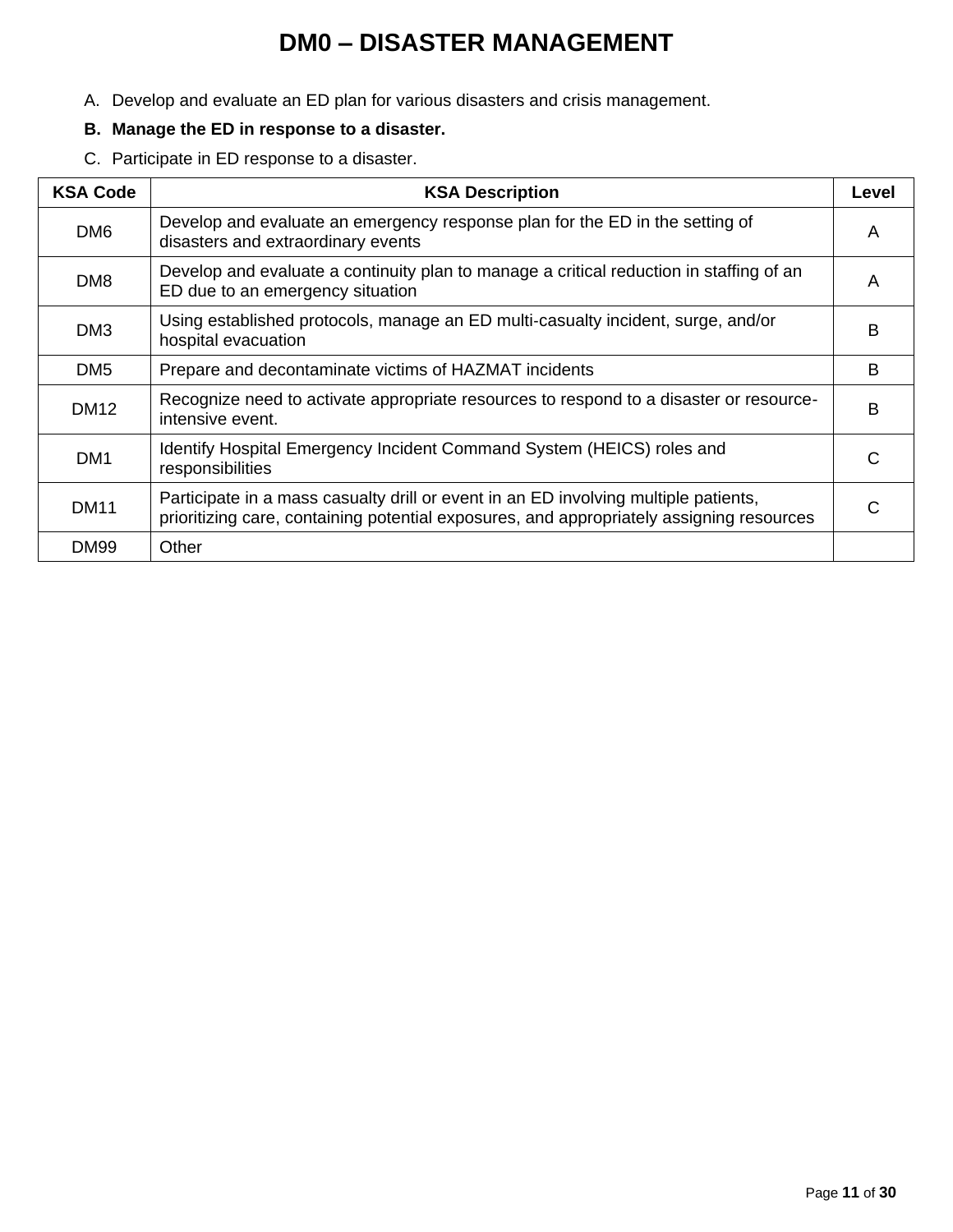### **DO0 – DOCUMENTATION**

- <span id="page-11-0"></span>A. Lead department-wide documentation quality improvement initiatives and teach principles to optimize written communication, medicolegal protection, and billing.
- **B. Document clearly, concisely, and in a timely manner the medical decision**‐**making, ED course, and the development of the clinical impression, management plan, level of care, and reassessment.**
- C. Demonstrate clear, concise, and timely documentation of history, physical exam, clinical impression, disposition, and ED course.
- D. Document the history, physical exam, clinical impression, and disposition appropriately.

| <b>KSA Code</b> | <b>KSA Description</b>                                                                                                                                                                                                | Level |
|-----------------|-----------------------------------------------------------------------------------------------------------------------------------------------------------------------------------------------------------------------|-------|
| DO12            | Lead department-wide documentation quality improvement initiatives and teach<br>principles to optimize written communication, medicolegal protection, and billing                                                     | A     |
| DO <sub>8</sub> | Document clearly and concisely the medical decision-making and ED course, including<br>interpretation of pertinent diagnostic studies, and supports the development of the<br>clinical impression and management plan | B     |
| DO9             | Document clearly and concisely to support the level of care provided, including patient<br>reassessment                                                                                                               | B     |
| <b>DO10</b>     | Document clearly and concisely the time of consultation and recommendations                                                                                                                                           | B     |
| <b>DO11</b>     | Use necessary components of an electronic medical record to document clinical care,<br>ensure compliance, and to facilitate billing                                                                                   | B     |
| DO <sub>1</sub> | Demonstrate clear, concise, and timely documentation of history, physical exam, clinical<br>impression, disposition, and ED course                                                                                    | C     |
| DO <sub>2</sub> | Document history, physical exam, clinical impression, and disposition in the medical<br>record                                                                                                                        | D     |
| DO <sub>7</sub> | Use an electronic medical record (EMR) system to enter and access information                                                                                                                                         | D     |
| DO99            | Other                                                                                                                                                                                                                 |       |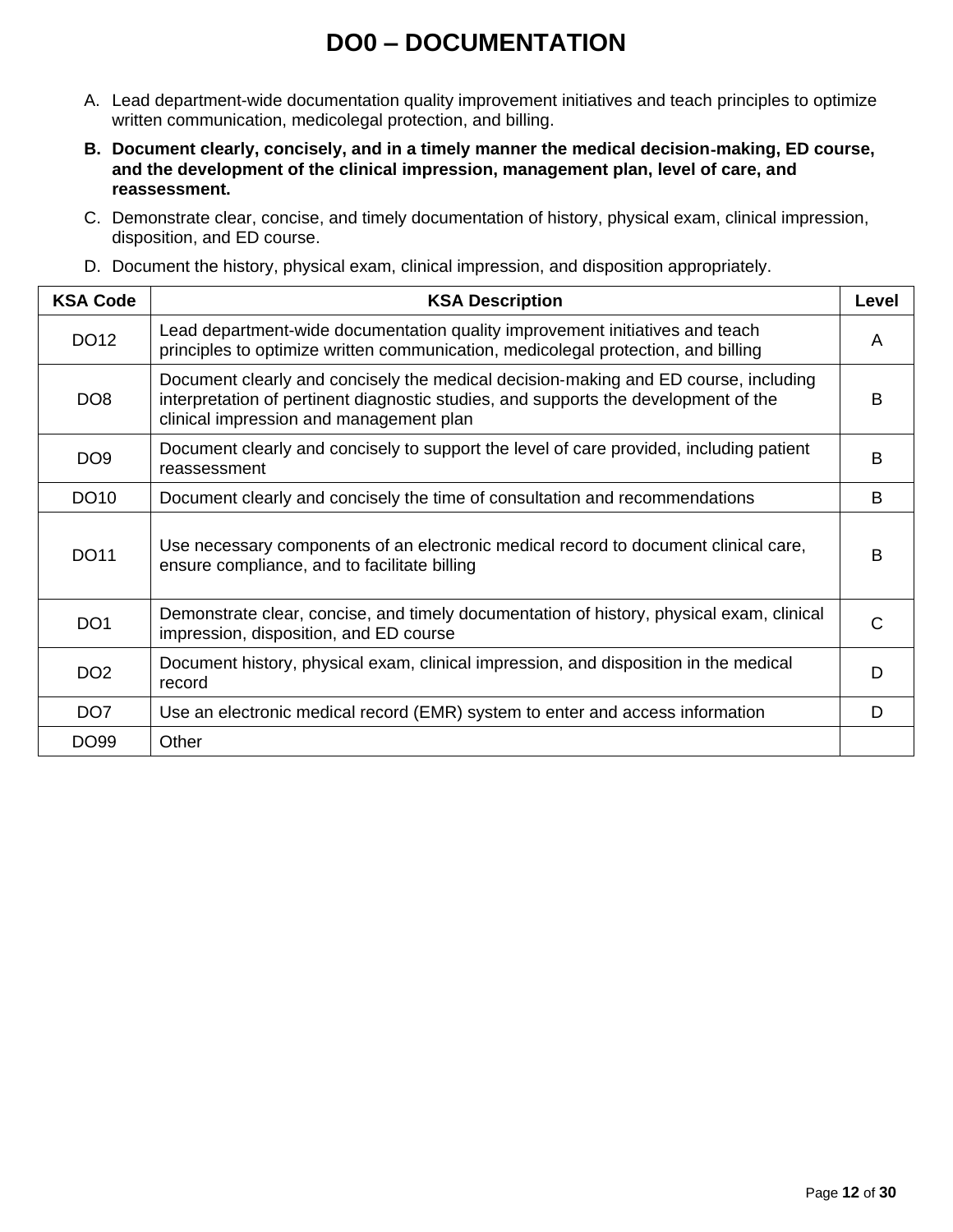# **ES0 – EMERGENCY STABILIZATION**

- <span id="page-12-0"></span>A. Develop policies and protocols for the management and/or transfer of critically ill or injured patients.
- **B. Prioritize critical initial stabilization actions in the resuscitation of a critically ill or injured patient and reassess after stabilizing intervention.**
- C. Perform a primary assessment on a critically ill or injured patient.

| <b>KSA Code</b> | <b>KSA Description</b>                                                                                                                      | Level |
|-----------------|---------------------------------------------------------------------------------------------------------------------------------------------|-------|
| <b>ES10</b>     | Develop policies and protocols for the management and/or transfer of critically ill or<br>injured patients                                  | A     |
| ES <sub>6</sub> | Recognize in a timely fashion when further clinical intervention is futile                                                                  | B     |
| <b>ES14</b>     | Mobilize resources and services into a management strategy for complex<br>resuscitation/stabilization                                       | B     |
| <b>ES15</b>     | Elicit the patient's goals of care prior to initiating emergency stabilization, including<br>evaluating the validity of advanced directives | B     |
| <b>ES16</b>     | Recognize when additional resources are needed for definitive care of an unstable<br>patient, including transfer options                    | B     |
| <b>ES17</b>     | Prioritize critical initial stabilization actions in any resuscitation                                                                      | B     |
| <b>ES18</b>     | Assess effectiveness of emergency stabilization measures                                                                                    | B     |
| ES <sub>1</sub> | Perform a primary assessment on a critically ill or injured patient                                                                         | C     |
| <b>ES19</b>     | Identify acuity of emergency conditions                                                                                                     | C     |
| <b>ES20</b>     | Recognize a critically ill or injured patient                                                                                               | C     |
| <b>ES99</b>     | Other                                                                                                                                       |       |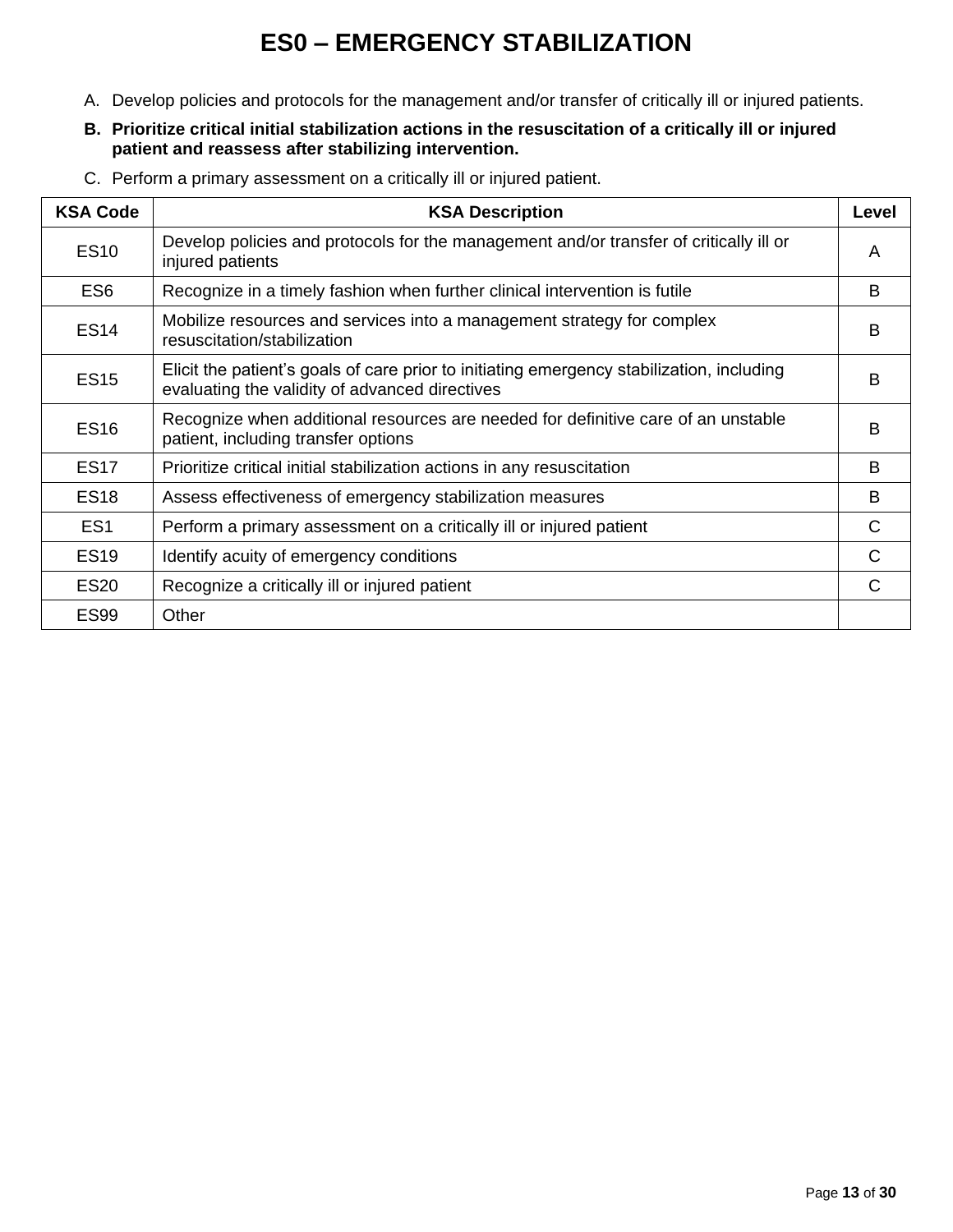#### **HP0 – HISTORY & PHYSICAL EXAM**

- **A.** Identify uncommon patient conditions based primarily on history and physical exam findings**.**
- **B. Identify relevant historical and physical findings to guide diagnosis and management of a patient's presenting complaint in the context of their baseline condition.**
- C. Synthesize and prioritize essential data necessary for the correct management of patients.
- D. Perform a focused history and physical exam.

| <b>KSA Code</b> | <b>KSA Description</b>                                                                                                                                                                                                                   | Level |
|-----------------|------------------------------------------------------------------------------------------------------------------------------------------------------------------------------------------------------------------------------------------|-------|
| HP <sub>9</sub> | Identify uncommon patient conditions based primarily on history and physical exam<br>findings                                                                                                                                            | A     |
| HP <sub>2</sub> | Prioritize essential components of a history and physical examination given limited (e.g.,<br>altered mental status) or dynamic (e.g., acute coronary syndrome) situations                                                               | B     |
| HP <sub>6</sub> | Identify relevant historical and physical findings to guide diagnosis and management of<br>a patient's presenting complaint in the context of their baseline condition                                                                   | B     |
| HP <sub>8</sub> | Gather and incorporate relevant information from the electronic health record (EHR),<br>outside health systems, and additional resources (such as family, care facility, EMS,<br>prescription monitoring program, etc), when appropriate | B     |
|                 |                                                                                                                                                                                                                                          |       |
| HP4             | Obtain and synthesize essential history and physical exam data necessary for the<br>correct management of patients                                                                                                                       | C     |
| HP <sub>7</sub> | Abstract and compare current findings in the context of a patient's past medical history<br>and prior physical findings, when available                                                                                                  | C     |
| HP <sub>1</sub> | Perform a focused history and physical exam                                                                                                                                                                                              | D     |
| <b>HP99</b>     | Other                                                                                                                                                                                                                                    |       |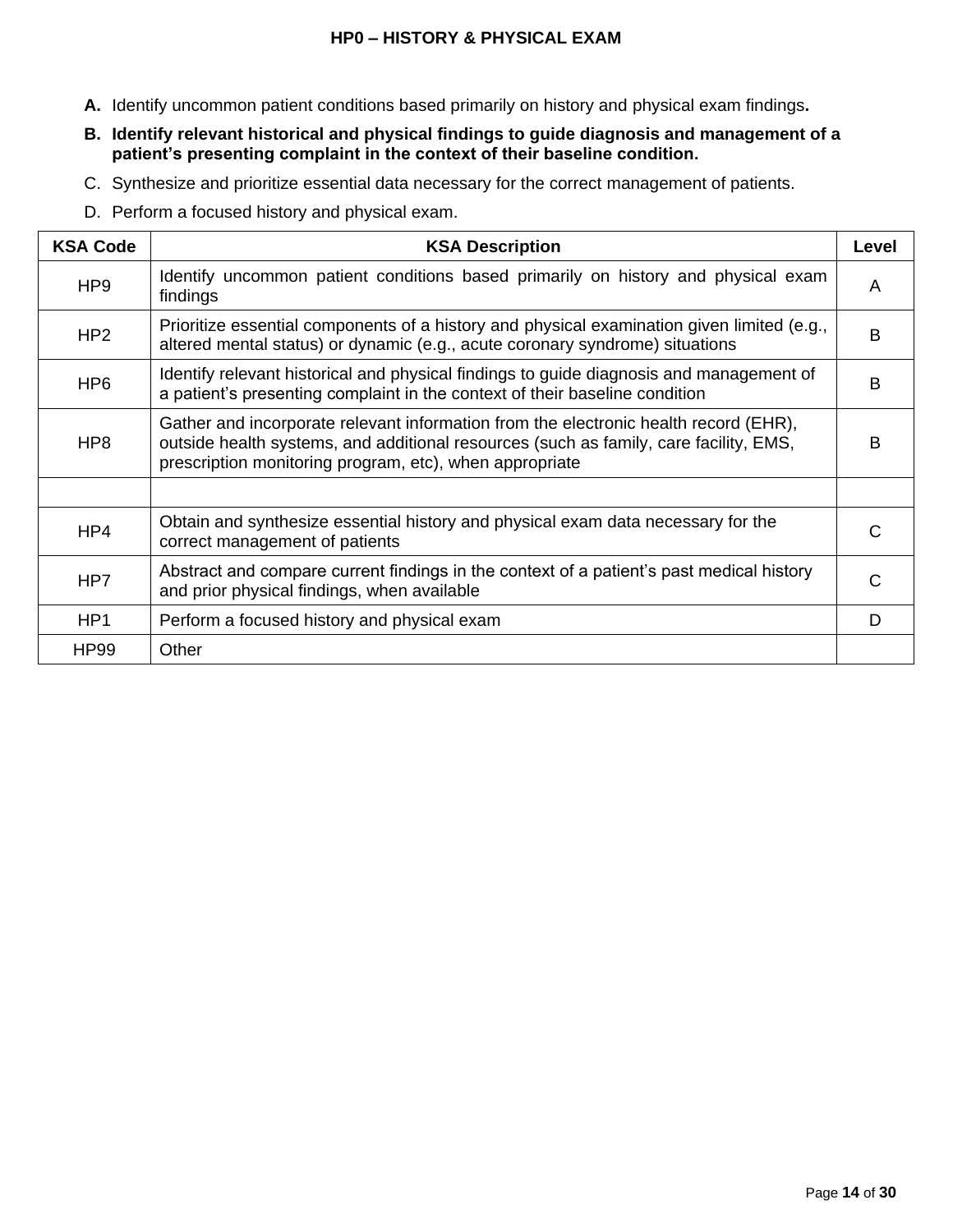# **KT0 – KNOWLEDGE TRANSLATION**

- <span id="page-14-0"></span>A. Perform original research to answer a clinical question.
- **B. Identify personal knowledge gaps, utilize resources to close gaps, and apply evidence to decision**‐**making.**
- C. Access resources to answer a clinical question.

| <b>KSA Code</b> | <b>KSA Description</b>                                                                                                                                          | Level |
|-----------------|-----------------------------------------------------------------------------------------------------------------------------------------------------------------|-------|
| KT <sub>1</sub> | Perform original research to answer a clinical question                                                                                                         | A     |
| KT <sub>2</sub> | Apply the evidence to decision-making for individual patients                                                                                                   | B     |
| KT <sub>8</sub> | Identify personal knowledge gaps and utilize resources (ie. consultants, medical<br>reference / just-in-time resources, literature searches, etc) to close gaps | B     |
| KT <sub>9</sub> | Appraise the validity of literature and potential application to one's own practice in the<br>local context                                                     | в     |
| <b>KT10</b>     | Obtain knowledge and skills to implement changes in practice                                                                                                    | B     |
| <b>KT11</b>     | Access resources to answer a clinical question, such as using online resources and<br>clinical decision support                                                 |       |
| <b>KT12</b>     | Recognize new and emerging advances in medical practice                                                                                                         |       |
| <b>KT99</b>     | Other                                                                                                                                                           |       |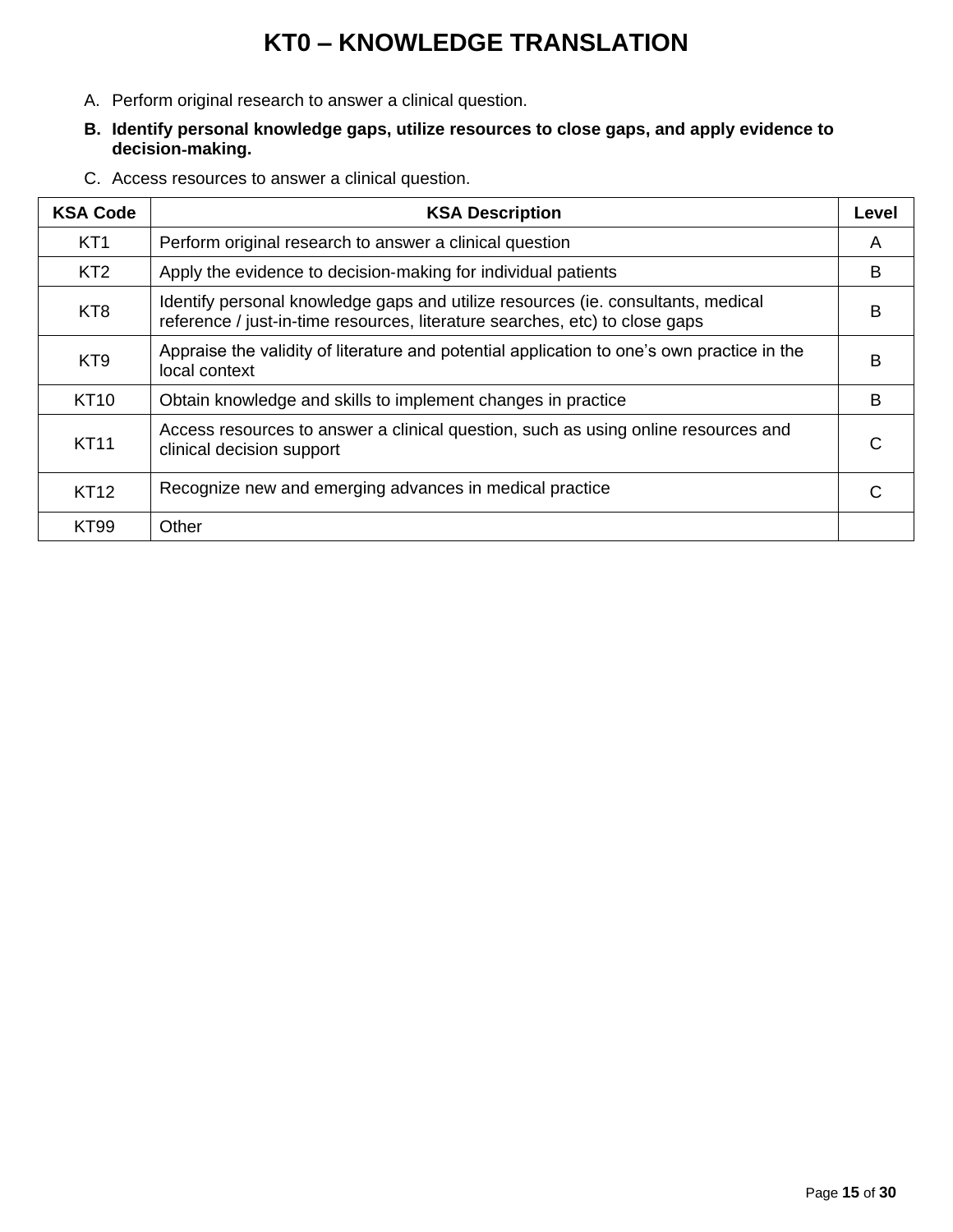# **LI0 – LEGAL ISSUES**

- <span id="page-15-0"></span>A. Develop and implement department or hospital policies to ensure compliance with legal and ethical standards for treating and advocating for patients, and reporting situations that may jeopardize public health
- **B. Adhere to legal and ethical standards to assess, treat, advocate for, and respect the autonomy of patients presenting to the ED.**
- C. Recognize situations involving patients vulnerable to abuse or neglect and those that may jeopardize public health.

| <b>KSA Code</b>  | <b>KSA Description</b>                                                                                                                                                                                                                                                                         | Level        |
|------------------|------------------------------------------------------------------------------------------------------------------------------------------------------------------------------------------------------------------------------------------------------------------------------------------------|--------------|
| LI7              | Develop processes and procedures to ensure that ED practices are in compliance with<br>legal and ethical standards and that ensure that appropriate agencies are notified in<br>situations that could pose a threat to individual or public health (e.g. violence and<br>communicable disease) | A            |
| LI8              | Adhere to processes and procedures to ensure that appropriate agencies are notified in<br>situations that could pose a threat to individual or public health (e.g. violence and<br>communicable disease) in accordance with local legal standards                                              | <sub>B</sub> |
| LI9              | Maintain patient confidentiality in accordance with legal and ethical standards                                                                                                                                                                                                                | B            |
| LI <sub>10</sub> | Adhere to legal and ethical standards to assess and treat patients presenting to the ED                                                                                                                                                                                                        | B            |
| <b>LI11</b>      | Advocate for patients vulnerable to violence or abuse in accordance with legal and<br>ethical standards                                                                                                                                                                                        | <sub>B</sub> |
| LI12             | Balance patient autonomy with patient protection and advocacy when addressing<br>consent and refusal of care in accordance with legal and ethical standards                                                                                                                                    | <sub>B</sub> |
| LI <sub>13</sub> | Identify patients vulnerable to abuse or and/or neglect                                                                                                                                                                                                                                        | C            |
| L114             | Recognize situations that may jeopardize individual or public health including but not<br>limited to those involving violence and communicable disease                                                                                                                                         | C            |
| LI99             | Other                                                                                                                                                                                                                                                                                          |              |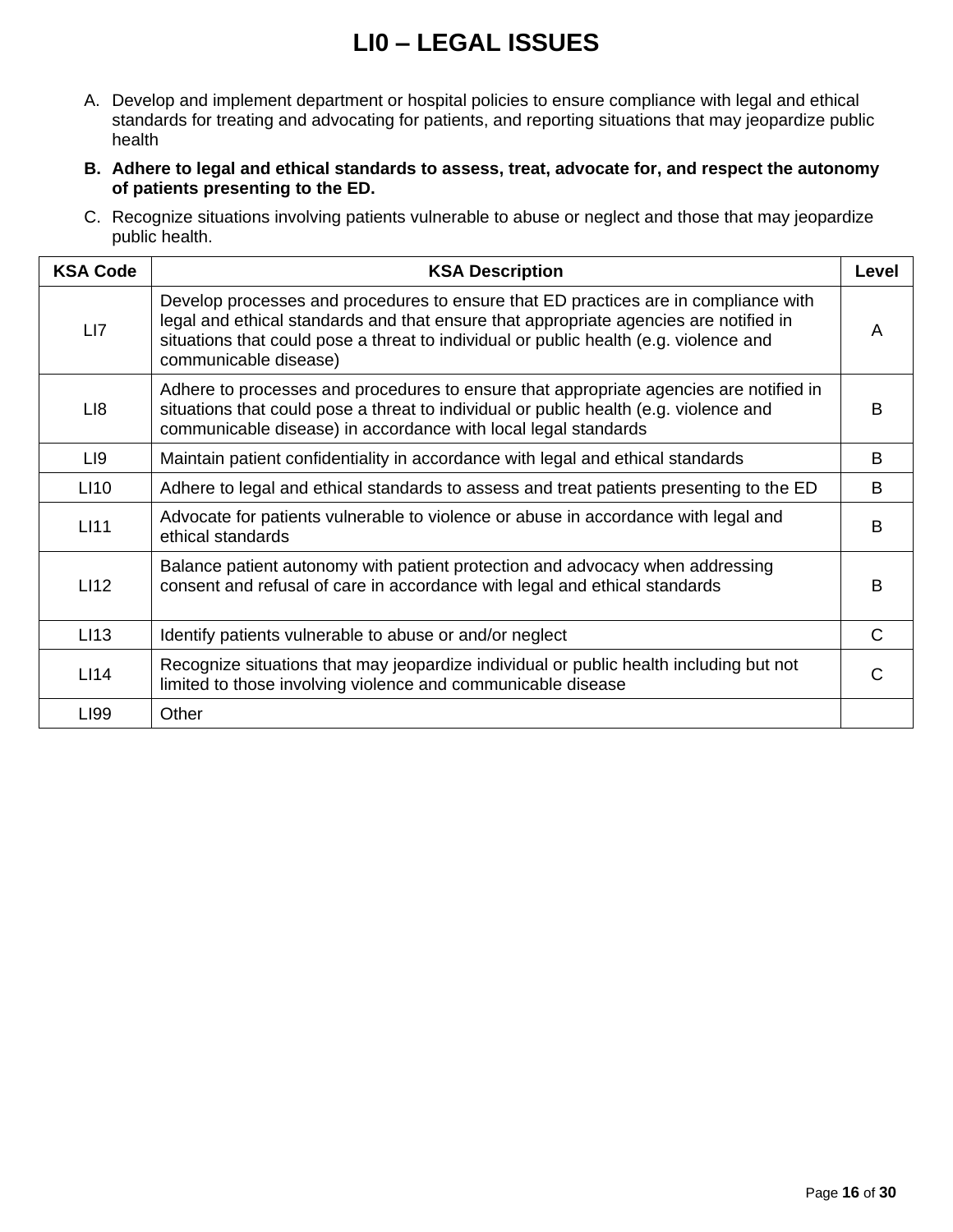# **MP0 – TASK-SWITCHING/MULTIPLE PATIENT CARE**

- <span id="page-16-0"></span>**A.** Coordinate and assist in central command during ED incidents of mass casualty or surge
- **B. Manage available ED team members and resources in real time to efficiently care for patients in the ED.**
- C. Utilize techniques that reduce the likelihood of error when task-switching or managing multiple patients.
- D. Develop task switching skills that optimize the ability to perform triage, assessment, management, reassessment and disposition of multiple patients who are in different phases of their ED care.

| <b>KSA Code</b> | <b>KSA Description</b>                                                                                                                                                                      | Level |
|-----------------|---------------------------------------------------------------------------------------------------------------------------------------------------------------------------------------------|-------|
| MP <sub>6</sub> | Coordinate and assist in central command during ED incidents of mass casualty or<br>surge                                                                                                   | A     |
| MP7             | Manage available ED team members and resources in real time to efficiently care for<br>patients in the ED                                                                                   | B     |
| MP <sub>8</sub> | Utilize techniques that reduce the likelihood of error when task-switching or managing<br>multiple patients.                                                                                | C     |
| MP <sub>9</sub> | Develop task switching skills that optimize the ability to perform triage, assessment,<br>management, and disposition of multiple patients who are in different phases of their ED<br>care. | D     |
| <b>MP10</b>     | Reprioritize management of multiple patients based on their current clinical status                                                                                                         | D     |
| MP99            | Other                                                                                                                                                                                       |       |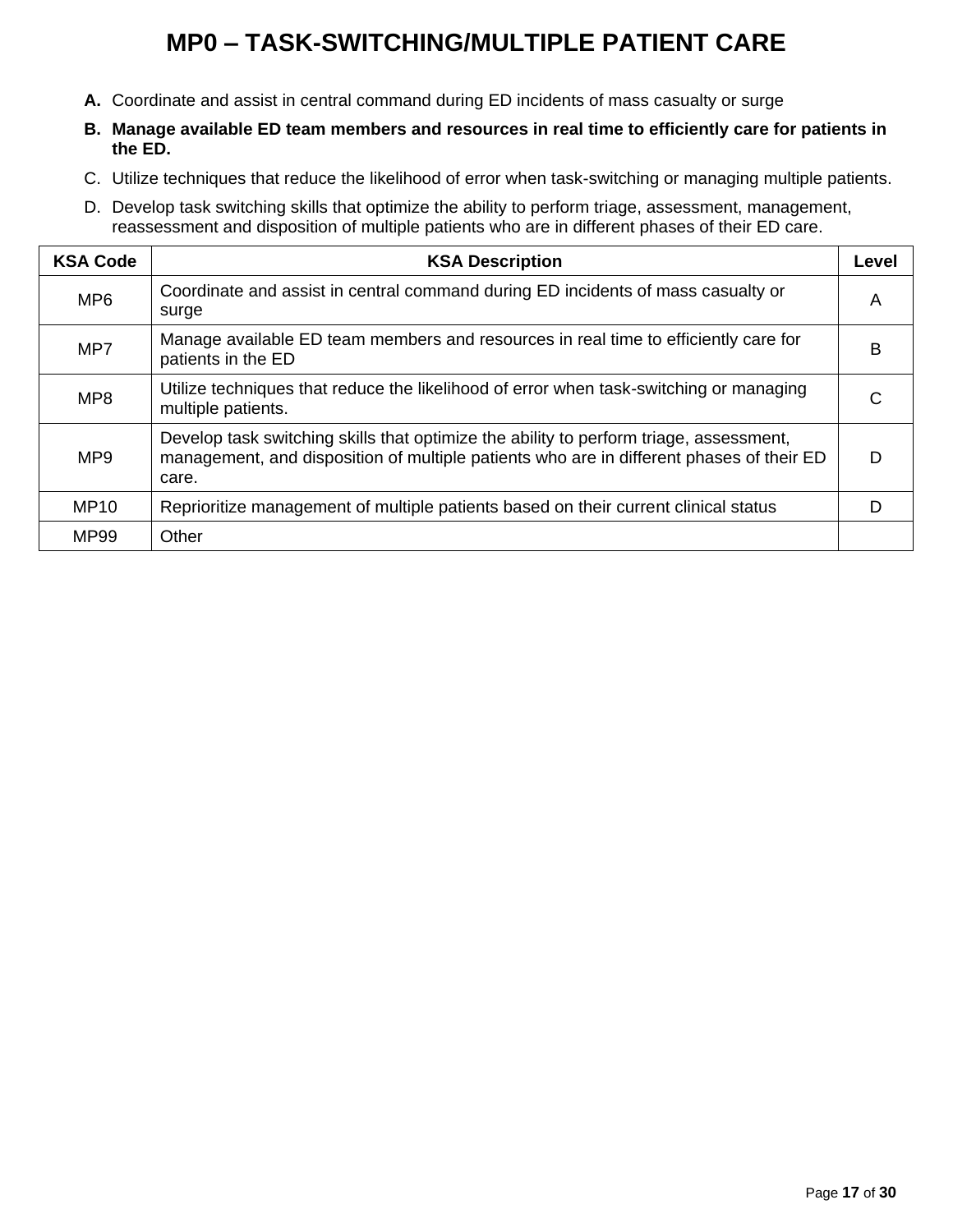### **OB0 – OBSERVATION**

- <span id="page-17-0"></span>A. Develop protocols for patients undergoing ED observation to ensure quality of care, and monitor clinical outcomes, admission rates, and other resource utilization.
- **B. Reassess, manage, and prognosticate the course of patients in ED Observation status to determine appropriate disposition and comply with regulatory requirements.**
- C. Identify patients appropriate for management in ED observation status.

| <b>KSA Code</b> | <b>KSA Description</b>                                                                                                         | Level |
|-----------------|--------------------------------------------------------------------------------------------------------------------------------|-------|
| OB7             | Develop protocols for patients managed in ED observation status to promote efficient,<br>high quality, care.                   | A     |
| OB <sub>2</sub> | Monitor a patient's clinical status at timely intervals during observation in the ED                                           | B     |
| OB <sub>4</sub> | Consider additional diagnoses and therapies for a patient who is under ED observation<br>and change treatment plan accordingly | B     |
| OB <sub>8</sub> | Comply with federal and other regulatory requirements, which must be met for a patient<br>who is in ED observation status      | B     |
| OB <sub>9</sub> | Reassess, manage, and prognosticate the course of patients in ED Observation status<br>to determine appropriate disposition.   | B     |
| OB <sub>1</sub> | Identify patients appropriate for management in ED observation status                                                          | C     |
| <b>OB99</b>     | Other                                                                                                                          |       |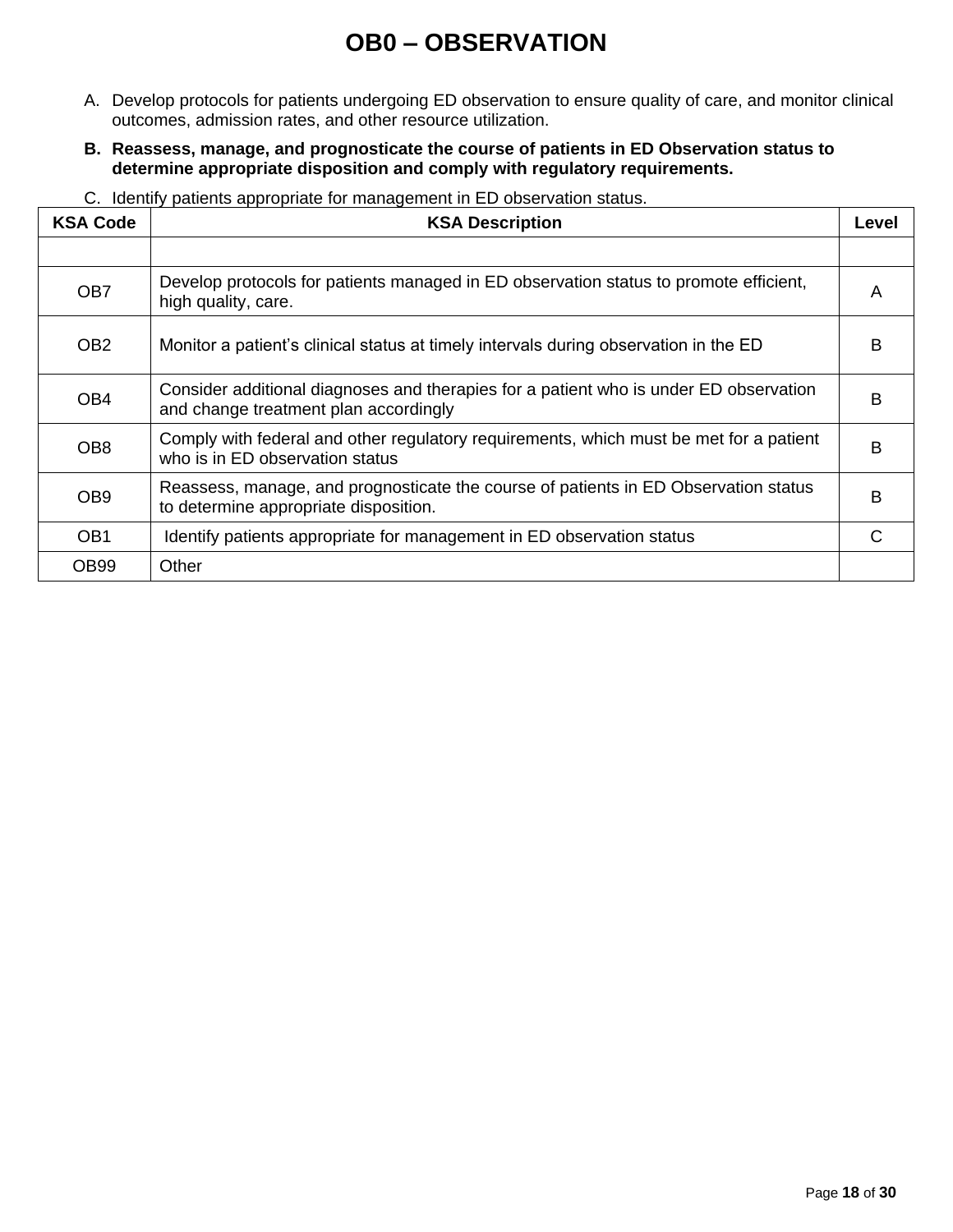### **OP0 – OPERATIONS**

- <span id="page-18-0"></span>A. Develop or participate in developing inter‐departmental and departmental solutions to process/operational problems.
- **B. Identify departmental process/operational problems and troubleshoot them in dynamic circumstances to ensure a safe working environment.**
- C. Employ processes and adhere to quality improvement initiatives that improve patient care, satisfaction and flow.

| <b>KSA Code</b>  | <b>KSA Description</b>                                                                                                                  | Level |
|------------------|-----------------------------------------------------------------------------------------------------------------------------------------|-------|
| OP <sub>1</sub>  | Develop inter-departmental and departmental solutions to process/operational problems                                                   | A     |
| OP <sub>3</sub>  | Perform departmental leadership responsibilities such as flow metrics, staffing, sentinel<br>event identification, and ED design        | A     |
| OP <sub>4</sub>  | Participate in solving departmental process/operational problems                                                                        | A     |
| OP <sub>13</sub> | Identify departmental process/operational problems and troubleshoot them as they arise<br>to ensure a safe working environment          | B     |
| 0P14             | Escalate identified process/operational problems appropriately.                                                                         | B     |
| OP <sub>15</sub> | Demonstrate adaptable and flexible problem-solving strategies                                                                           | B     |
| OP <sub>2</sub>  | Employ processes, personnel, and technologies that optimize safe, timely, efficient,<br>effective, equitable, and patient-centered care | C     |
| OP <sub>9</sub>  | Use strategies to enhance patient satisfaction                                                                                          | C     |
| OP <sub>16</sub> | Comply with rules and regulations to ensure a safe working environment                                                                  | C     |
| OP <sub>99</sub> | Other                                                                                                                                   |       |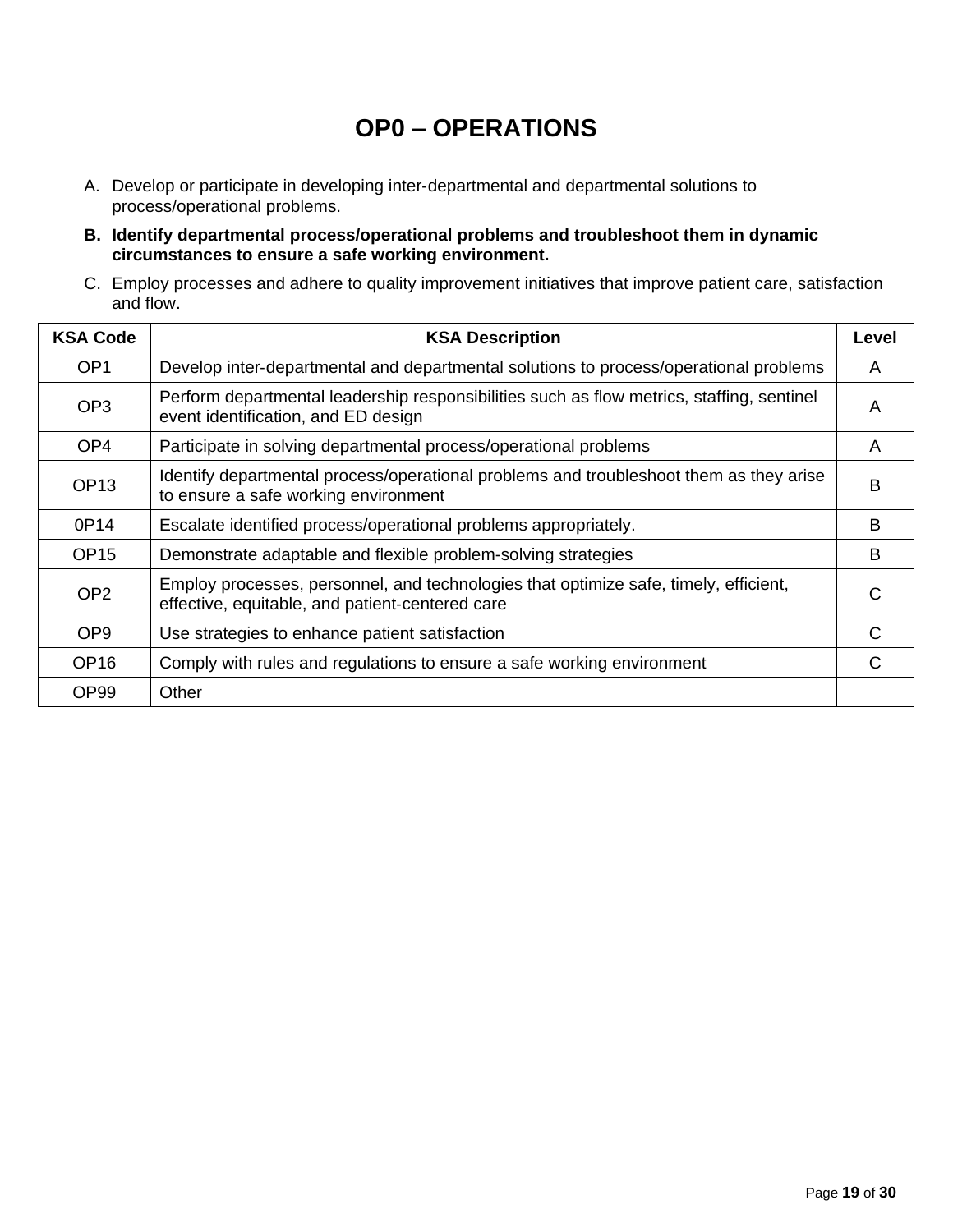# **PI0 – PERFORMANCE IMPROVEMENT**

- <span id="page-19-0"></span>A. Develop and evaluate measures of professional performance and process improvement and implement them to improve departmental practice.
- **B. Participate in performance improvement to support ED operations.**
- C. Participate in a performance improvement evaluation for self‐improvement.
- D. Adhere to department standards.

| <b>KSA Code</b> | <b>KSA Description</b>                                                                                                                                                                   | <b>Level</b> |
|-----------------|------------------------------------------------------------------------------------------------------------------------------------------------------------------------------------------|--------------|
| PI <sub>3</sub> | Compare departmental clinical care delivery data to local or national standards of<br>practice                                                                                           | A            |
| PI7             | Participate in departmental initiatives to optimize practice based on case reviews                                                                                                       | A            |
| P <sub>18</sub> | Use analytical tools to assess healthcare quality and safety and reassess performance<br>improvement programs for effectiveness                                                          | A            |
| P <sub>19</sub> | Develop and evaluate measures of professional performance and process improvement<br>and implement them to improve departmental practice                                                 | A            |
| <b>PI10</b>     | Use core measures data to articulate a plan for departmental process improvement                                                                                                         | A            |
| <b>PI13</b>     | Measure physician performance using standard methods, including complaint responses                                                                                                      | A            |
| <b>PI16</b>     | Identify need for departmental improvements and develop evidence-based processes to<br>improve ED patient care                                                                           | A            |
| <b>PI17</b>     | Integrate departmental quality and safety programs into the institutional based<br>performance measures.                                                                                 | A            |
| <b>PI18</b>     | Participate in a departmental process improvement plan to support ED operations                                                                                                          | B            |
| <b>PI19</b>     | Identify barriers to implementation of process improvement recommendations                                                                                                               | B            |
| P <sub>11</sub> | Participate in ongoing and focused professional practice evaluation and monitoring, such<br>as lifelong learning, patient outcomes, and patient satisfaction                             | $\mathsf{C}$ |
| <b>PI14</b>     | Participate in evaluation processes and use tools that assess communication and<br>interpersonal skills, such as patient satisfaction surveys, staff surveys, etc.                       | $\mathsf{C}$ |
| <b>PI20</b>     | Evaluate personal performance and compare to core measures data to evaluate clinical<br>care delivery, modify practice as needed, and evaluate the effectiveness of that<br>modification | $\mathsf{C}$ |
| <b>PI21</b>     | Identify strategies to overcome personal cognitive overload to minimize risk of error                                                                                                    | $\mathsf{C}$ |
| PI <sub>6</sub> | Disclose errors via institutionally supported mechanisms                                                                                                                                 | D            |
| <b>PI12</b>     | Adhere to standards for maintenance of a safe working environment                                                                                                                        | D            |
| <b>PI99</b>     | Other                                                                                                                                                                                    |              |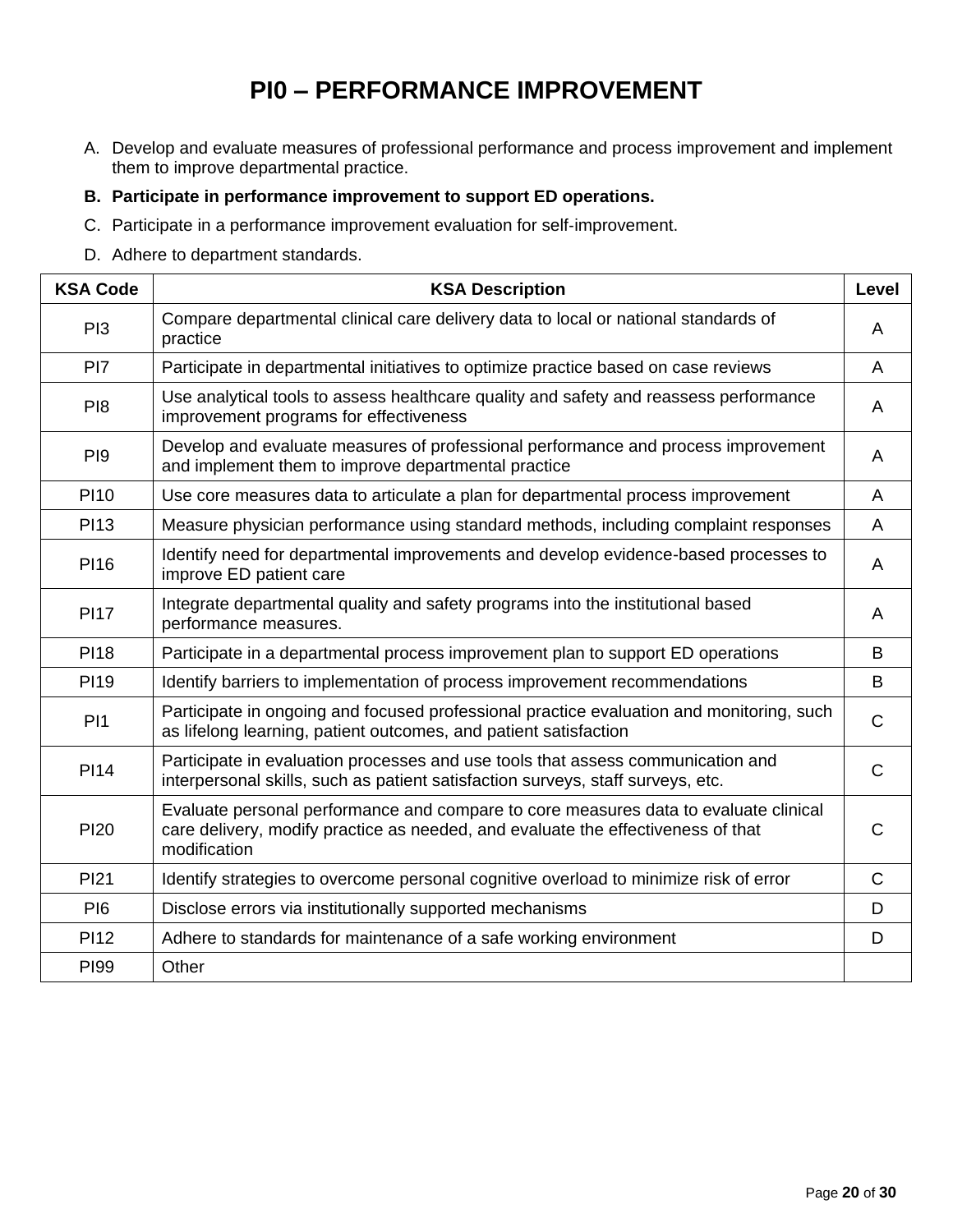# **PT0 – PHARMACOTHERAPY**

- <span id="page-20-0"></span>**A.** Create system based practices to ensure implementation of safe medication practices in the ED
- **B. Select the appropriate agent based on intended effect, possible adverse effects, patient preferences, financial considerations, institutional policies, and clinical guidelines, including patient's age, weight, and other modifying factors.**
- C. Select and prescribe appropriate pharmaceutical agents based on intended effect, patient allergies, and potential drug‐food and drug‐drug interactions.
- D. Select and prescribe appropriate pharmaceutical agents based on intended effect and patient allergies.

| <b>KSA Code</b> | <b>KSA Description</b>                                                                                                                                                                                                                                                              | Level |
|-----------------|-------------------------------------------------------------------------------------------------------------------------------------------------------------------------------------------------------------------------------------------------------------------------------------|-------|
| PT7             | Create system based practices to ensure implementation of safe medication practices in<br>the ED                                                                                                                                                                                    | A     |
| PT <sub>8</sub> | Using evidence based medicine and a multidisciplinary approach, create clinical<br>guidelines for recommended pharmacotherapy for common clinical presentations.                                                                                                                    | A     |
| PT <sub>5</sub> | Recognize, monitor, and treat adverse effects of pharmacotherapy                                                                                                                                                                                                                    | B     |
| PT <sub>9</sub> | Select, prescribe, and be aware of adverse effects of appropriate pharmaceutical agents<br>based upon relevant considerations such as intended effect, financial considerations,<br>possible adverse effects, patient preferences, institutional policies, and clinical guidelines. | B     |
| PT <sub>2</sub> | Identify relative and absolute contraindications to specific pharmacotherapy                                                                                                                                                                                                        | C     |
| PT <sub>3</sub> | Identify the anticipated response of clinical conditions to specific therapies with<br>consideration for alternative therapies if the desired response is not achieved                                                                                                              | C     |
| PT <sub>6</sub> | Select and prescribe appropriate pharmaceutical agents based on intended effect and<br>patient allergies                                                                                                                                                                            | C     |
| <b>PT10</b>     | Conduct focused medication review and identify agents including nutraceuticals and<br>complementary medicines that may be causing an adverse effect                                                                                                                                 | C     |
| <b>PT11</b>     | Use validated resources to verify dosing of pharmaceutical agents and identify potential<br>adverse effects of rarely prescribed pharmacotherapy                                                                                                                                    | С     |
| <b>PT99</b>     | Other                                                                                                                                                                                                                                                                               |       |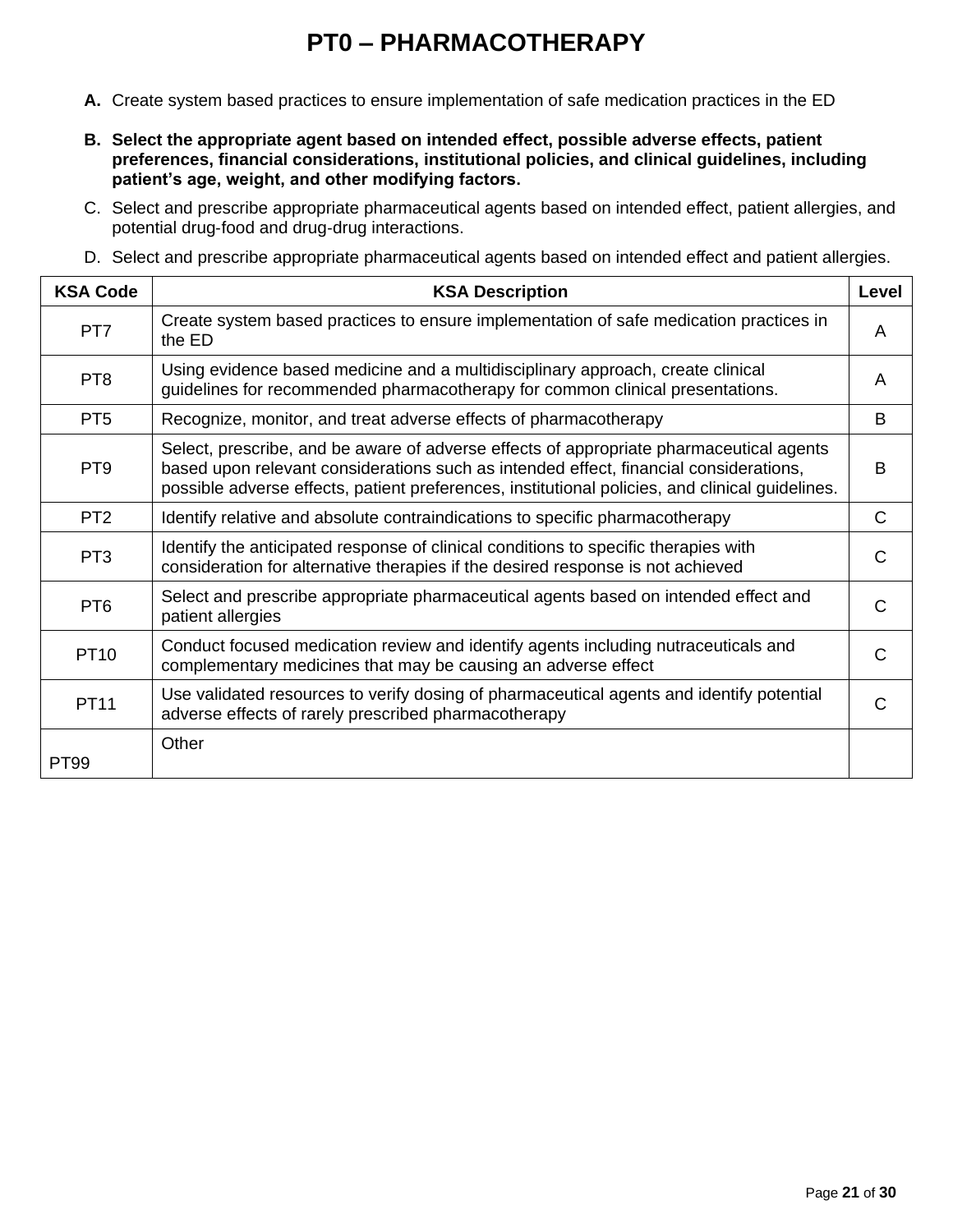# **PH0 – PREHOSPITAL CARE**

- <span id="page-21-0"></span>A. Create standard operating procedure documents and prehospital medical protocols for EMS.
- **B. Provide medical direction that requires EM physician level of experience that allows deviation from standard protocols to different levels of prehospital providers.**
- C. Follow prehospital medical protocols for EMS.

| <b>KSA Code</b> | <b>KSA Description</b>                                                                                                                                                        | Level |
|-----------------|-------------------------------------------------------------------------------------------------------------------------------------------------------------------------------|-------|
| PH <sub>1</sub> | Create standard operating procedure documents and prehospital medical protocols for EMS                                                                                       | A     |
| PH <sub>5</sub> | Remotely manage care on a continuous or intermittent basis for EMS patients who have<br>prolonged transport times to the hospital                                             | A     |
| PH <sub>3</sub> | Provide medical direction that requires EM physician at all levels of experience beyond<br>standard prehospital medical protocols for prehospital providers, when appropriate | в     |
| PH <sub>2</sub> | Follow standard operating procedure documents and prehospital medical protocols for EMS                                                                                       |       |
| PH <sub>6</sub> | Differentiate the capabilities and skills of the prehospital providers                                                                                                        |       |
| <b>PH99</b>     | Other                                                                                                                                                                         |       |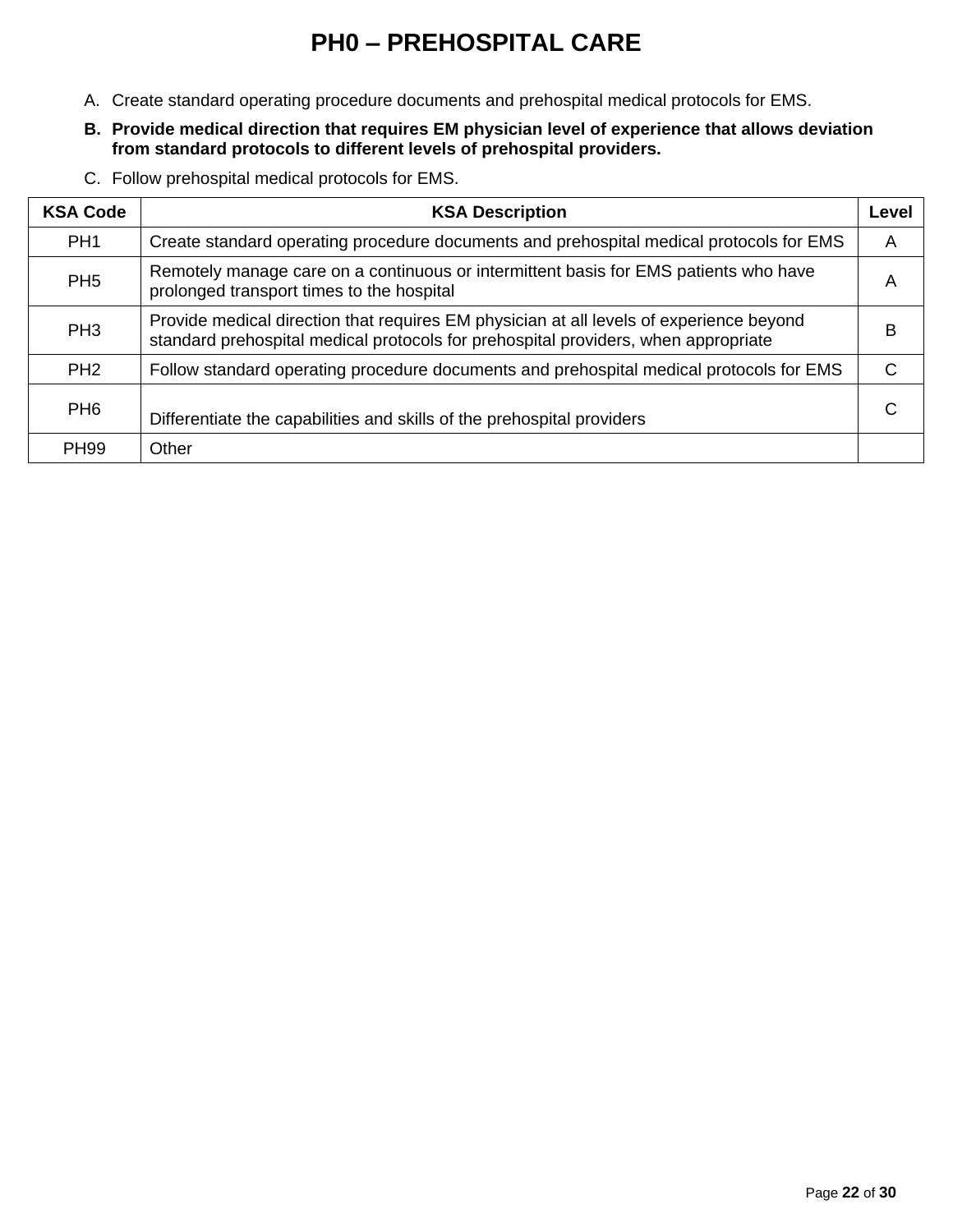## **PE0 – PREVENTION & EDUCATION**

- <span id="page-22-0"></span>A. Lead or participate in programs that educate patients and the community about injury and illness prevention.
- **B. Educate patients and families regarding presentation-specific risk prevention, healthy lifestyle, and the importance of the continuum of care.**
- **KSA Code KSA Description KSA Description Level** PE5 Lead or participate in programs that educate patients and the community about injury A<br>and illness prevention PE2 Identify preventive measures to avoid/delay illness or prevent trauma PE3 Educate patients regarding preventive measures to improve lifestyle, avoid/delay illness, Ludcale patients regarding preventive measures to improve inestyle, avoid/delay inness, B B<br>or prevent trauma, and to optimize patient outcomes PE6 Educate patients on the natural course of their disease and impact of possible treatment B PE1 Recognize risk factors for a specific medical or surgical diagnosis and provide appropriate education PE99 | Other
- C. Recognize risk factors and give appropriate education for a specific diagnosis.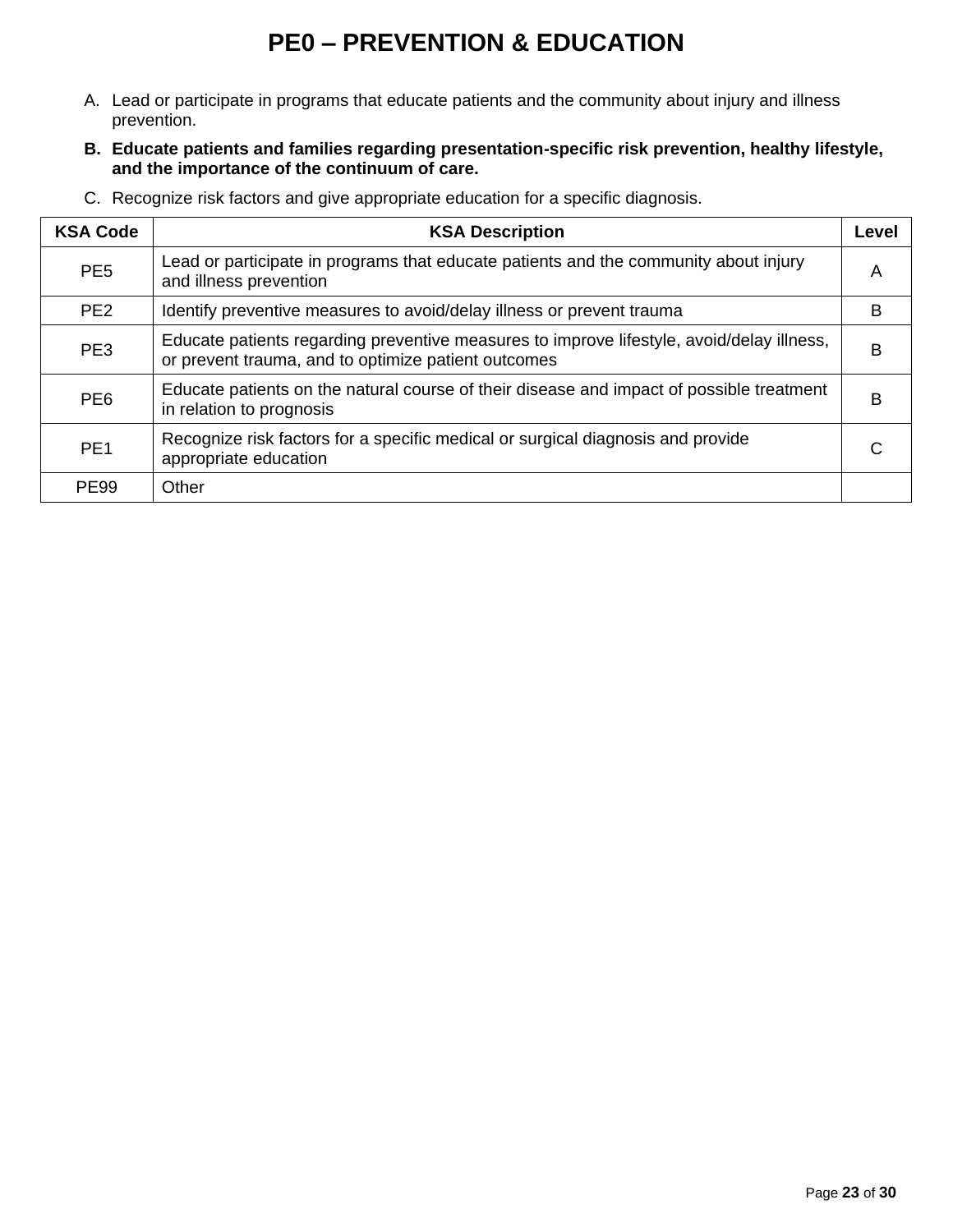### **PR0 – PROCEDURES**

- <span id="page-23-0"></span>**A.** Perform department-wide procedural quality assurance initiatives and develop education or interventions to optimize aggregate patient outcomes within the system.
- **B. Perform the indicated procedure on all appropriate patients (including those who are uncooperative, at the extremes of age, hemodynamically unstable and those who have multiple comorbidities, poorly defined anatomy, high risk for pain or procedural complications, sedation requirement), and take steps to avoid potential complications, and recognize the outcome and/or complications resulting from the procedure.**
- C. Perform the indicated procedure on a patient who has a moderate risk for complications, moderate need for pain control or anxiolysis, or moderate urgency, and recognize the outcome and/or complications resulting from the procedure.
- D. Perform the indicated procedure safely and effectively in ideal circumstances, including a cooperative patient with no comorbidities, normal anatomy, hemodynamically stable, low risk for pain or procedural complications, no sedation required, and low urgency, and recognize the outcome and/or complications resulting from the procedure.

| <b>KSA Code</b> | <b>KSA Description</b>                                                                                                                                                                                                                                                                                                                                                                                 | Level        |
|-----------------|--------------------------------------------------------------------------------------------------------------------------------------------------------------------------------------------------------------------------------------------------------------------------------------------------------------------------------------------------------------------------------------------------------|--------------|
| <b>PR14</b>     | Perform department-wide procedural quality assurance initiatives and develop education<br>or interventions to optimize aggregate patient outcomes within the system.                                                                                                                                                                                                                                   | A            |
| PR <sub>1</sub> | Perform the indicated procedure in any circumstance, take steps to avoid potential<br>complications, and recognize the outcome and/or complications resulting from the<br>procedure                                                                                                                                                                                                                    | B            |
| PR <sub>2</sub> | Perform the indicated procedure on an uncooperative patient, patient at the extremes of<br>age (pediatric, geriatric), multiple co-morbidities, poorly defined anatomy,<br>hemodynamically unstable, high risk for pain or procedural complications, sedation<br>required, or emergent indication to perform procedure, and recognize the outcome<br>and/or complications resulting from the procedure | B            |
| PR <sub>3</sub> | Perform the indicated procedure on a patient who has identifiable landmarks, moderate<br>risk for complications, moderate pain control or anxiolysis required, or moderate<br>urgency, and recognize the outcome and/or complications resulting from the procedure                                                                                                                                     | C            |
| <b>PR13</b>     | Determine a backup strategy if initial attempts to perform a procedure are unsuccessful                                                                                                                                                                                                                                                                                                                | $\mathsf{C}$ |
| PR <sub>4</sub> | Identify the pertinent anatomy and physiology for a specific procedure                                                                                                                                                                                                                                                                                                                                 | D            |
| PR <sub>5</sub> | Perform the appropriate procedures on the appropriate patient following institutional<br>policies and guidelines, such as universal protocol                                                                                                                                                                                                                                                           | D            |
| PR7             | Recognize the indications, contraindications, alternatives, and potential complications for<br>a procedure                                                                                                                                                                                                                                                                                             | D            |
| PR <sub>8</sub> | Coordinate the personnel, equipment, and/or medications necessary to perform a<br>procedure                                                                                                                                                                                                                                                                                                            | D            |
| PR <sub>9</sub> | Obtain informed consent from the patient or surrogate when appropriate                                                                                                                                                                                                                                                                                                                                 | D            |
| <b>PR10</b>     | Perform the indicated procedure competently on a stable, low-urgency patient                                                                                                                                                                                                                                                                                                                           | D            |
| <b>PR11</b>     | Identify and address any complications resulting from a procedure                                                                                                                                                                                                                                                                                                                                      | D            |
| <b>PR99</b>     | Other                                                                                                                                                                                                                                                                                                                                                                                                  |              |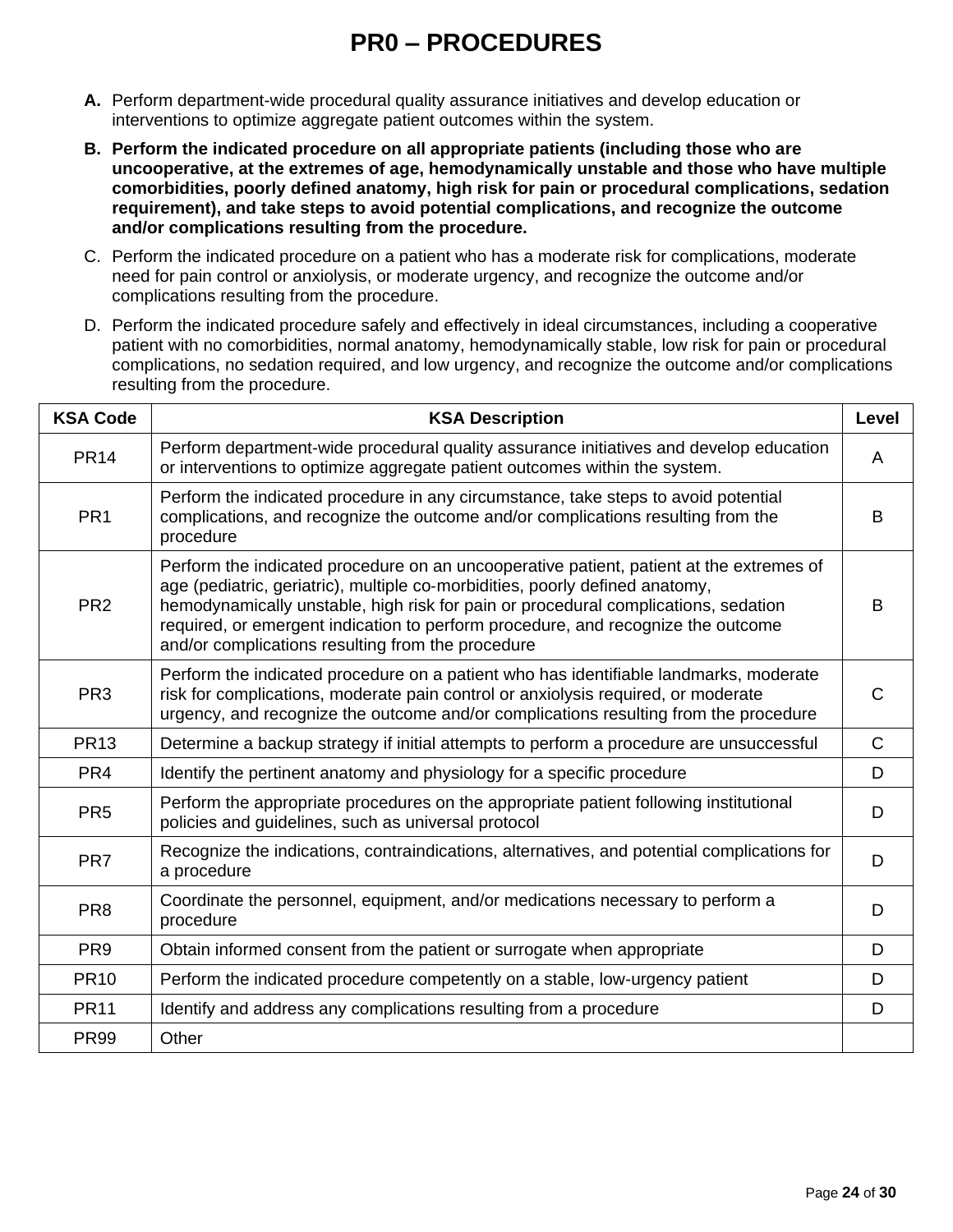### **PF0 – PROFESSIONAL ISSUES**

- <span id="page-24-0"></span>A. Develop and implement department or hospital policy for professional resolution.
- **B. Treat patients, families, staff, and consultants with respect, honesty, and dignity, demonstrate sensitivity to patients' needs and acknowledge and discuss medical errors with patients and colleagues.**
- C. Demonstrate professional behavior and adhere to ethical principles relevant to the practice of medicine.

| <b>KSA Code</b> | <b>KSA Description</b>                                                                                                                                                          | <b>Level</b> |
|-----------------|---------------------------------------------------------------------------------------------------------------------------------------------------------------------------------|--------------|
| <b>PF21</b>     | Design and implement a plan to manage fatigue, implicit bias, impairment, and wellness<br>issues for the ED staff                                                               | A            |
| <b>PF31</b>     | Implement department or hospital policy for resolution of hostile work environment                                                                                              | A            |
| <b>PF11</b>     | Acknowledge and discuss medical errors with patients and colleagues according to<br>principles of responsibility and accountability                                             | B            |
| <b>PF20</b>     | Assist others in the ED in managing fatigue, impairment, and wellness issues                                                                                                    | B            |
| <b>PF25</b>     | Assist others in the ED in managing work dysphoria (burn-out) issues                                                                                                            | B            |
| <b>PF32</b>     | Apply mitigating strategies to one's own personal beliefs or implicit biases to provide<br>patient-centered care                                                                | B            |
| <b>PF33</b>     | Recognize a hostile work environment                                                                                                                                            | B            |
| PF <sub>6</sub> | Recognize and report impairment in a colleague in a professional and confidential<br>manner                                                                                     | C            |
| PF <sub>9</sub> | Treat patient, family, staff, and consultants with respect, honesty, and dignity                                                                                                | $\mathsf{C}$ |
| <b>PF12</b>     | Recognize a medical error that constitutes a sentinel event and ensure notification of<br>the hospital quality improvement team                                                 | $\mathsf{C}$ |
| <b>PF17</b>     | Recognize and disclose conflicts of interest                                                                                                                                    | $\mathsf{C}$ |
| <b>PF23</b>     | Ensure wellness and work/life balance in EM practice                                                                                                                            | $\mathsf{C}$ |
| <b>PF29</b>     | Adhere to ethical principles relevant to the practice of medicine                                                                                                               | $\mathsf{C}$ |
| <b>PF30</b>     | Recognize how personal beliefs, implicit bias, and values impact medical care                                                                                                   | $\mathsf{C}$ |
| <b>PF34</b>     | Demonstrate professional appearance, communication, and demeanor when interacting<br>with patients, consultants, and peers, including electronic interactions and social media. | $\mathsf{C}$ |
| <b>PF35</b>     | Recognize populations at risk for healthcare disparities                                                                                                                        | $\mathsf C$  |
| <b>PF99</b>     | Other                                                                                                                                                                           |              |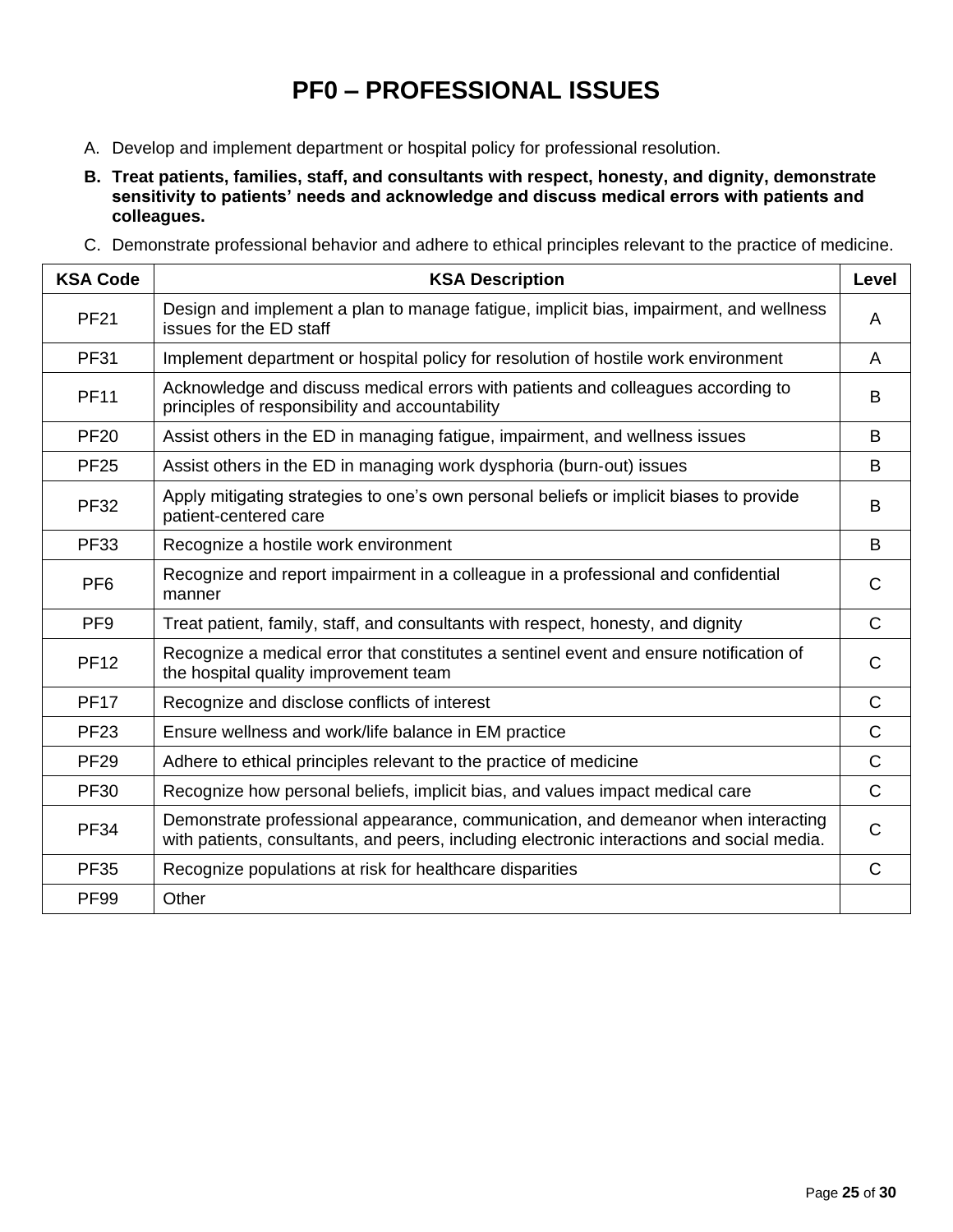### **RA0 – REASSESSMENT**

- <span id="page-25-0"></span>**A. Reassess patients at timely intervals to assist in making a diagnosis and identify need for additional studies or treatments and/or making a disposition.**
- B. Identify appropriate intervals for reassessment of a patient based on their presentation and acuity.
- C. Reassess patients after pharmacologic or therapeutic interventions.

| <b>KSA Code</b> | <b>KSA Description</b>                                                                                                                                       | Level |
|-----------------|--------------------------------------------------------------------------------------------------------------------------------------------------------------|-------|
| RA <sub>1</sub> | Reassess patients at timely intervals to assist in making a diagnosis and identify need<br>for additional studies or treatments, and/or making a disposition | А     |
| RA <sub>2</sub> | Identify appropriate intervals for reassessment of patients based on their presentation<br>and acuity                                                        | B     |
| RA <sub>3</sub> | Identify patients requiring reassessment in the ED based on their presentation and<br>acuity                                                                 |       |
| RA <sub>5</sub> | Communicate to other members of the healthcare team the reassessment strategy.                                                                               | R     |
| RA4             | Reassess patients after pharmacologic or therapeutic interventions                                                                                           |       |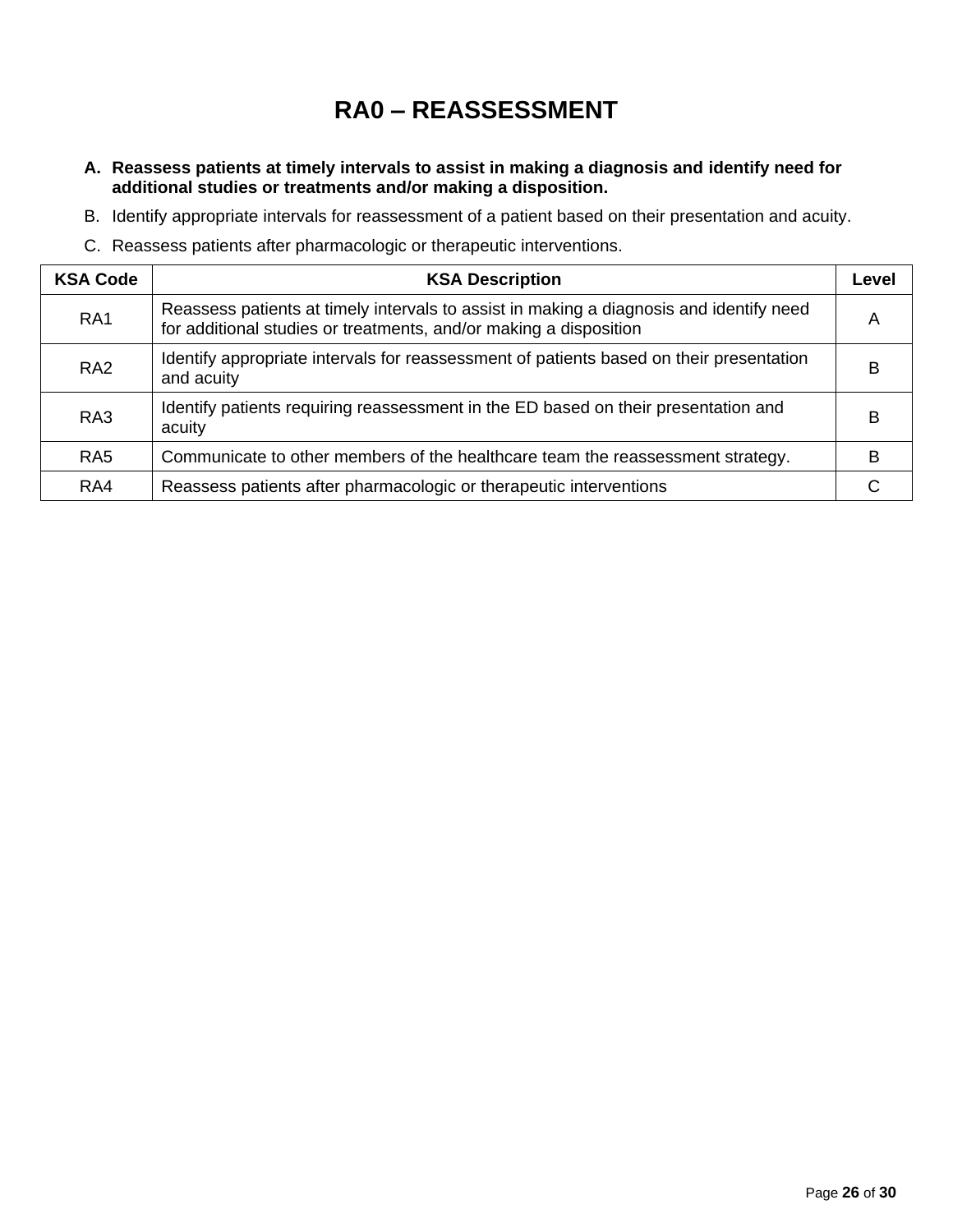### **SM0 – SYSTEMS-BASED MANAGEMENT**

<span id="page-26-0"></span>A. Develop and implement strategies to assess and improve healthcare delivery within the Emergency Department, hospital system, and community.

#### **B. Comply with federal, state, and departmental strategies to improve healthcare delivery and flow.**

C. Deliver safe, timely, effective, efficient, equitable, patient‐centered care**.** 

| <b>KSA Code</b> | <b>KSA Description</b>                                                                                                                              | <b>Level</b>   |
|-----------------|-----------------------------------------------------------------------------------------------------------------------------------------------------|----------------|
| SM <sub>1</sub> | Develop and implement strategies to assess and improve departmental healthcare<br>delivery and flow                                                 | A              |
| SM <sub>3</sub> | Recommend strategies by which patients' access to care can be improved                                                                              | $\overline{A}$ |
| SM <sub>6</sub> | Coordinate ED care among hospitals to prevent overcrowding                                                                                          | A              |
| SM7             | Lead or participate in programs that educate patients and the community about injury<br>and illness prevention                                      | A              |
| <b>SM10</b>     | Advocate for EM and patients in the hospital and the community                                                                                      | A              |
| <b>SM11</b>     | Address the differing customer needs of patients, hospital, medical staff, EMS, and the<br>community                                                | A              |
| <b>SM13</b>     | Develop solutions to EMR/CPOE challenges, such as alert fatigue and inefficient work-<br>flow                                                       | A              |
| <b>SM14</b>     | Identify need for departmental improvements and develop evidence-based processes to<br>improve ED patient care                                      | A              |
| SM <sub>5</sub> | Use mechanisms to institute ED and/or hospital diversion to ensure safe patient care                                                                | В              |
| SM <sub>9</sub> | Adhere to public health reporting requirements                                                                                                      | B              |
| <b>SM15</b>     | Comply with departmental quality and process improvement initiatives to improve<br>healthcare delivery and flow                                     | B              |
| SM <sub>2</sub> | Assist patients in navigating the healthcare system                                                                                                 | $\mathsf{C}$   |
| SM4             | Ensure optimal patient support, both immediately and in follow-up, by interacting with<br>community support resources                               | $\mathsf{C}$   |
| SM <sub>8</sub> | Mobilize institutional resources to assist patients with challenging ethical situations                                                             | $\overline{C}$ |
| <b>SM16</b>     | Optimize practices for patients with modifying factors that define vulnerable populations,<br>such as culture, disability, and socioeconomic status | $\mathsf C$    |
| <b>SM17</b>     | Use communication systems such as electronic departmental tracking systems and<br>handheld devices                                                  | C              |
| <b>SM99</b>     | Other                                                                                                                                               |                |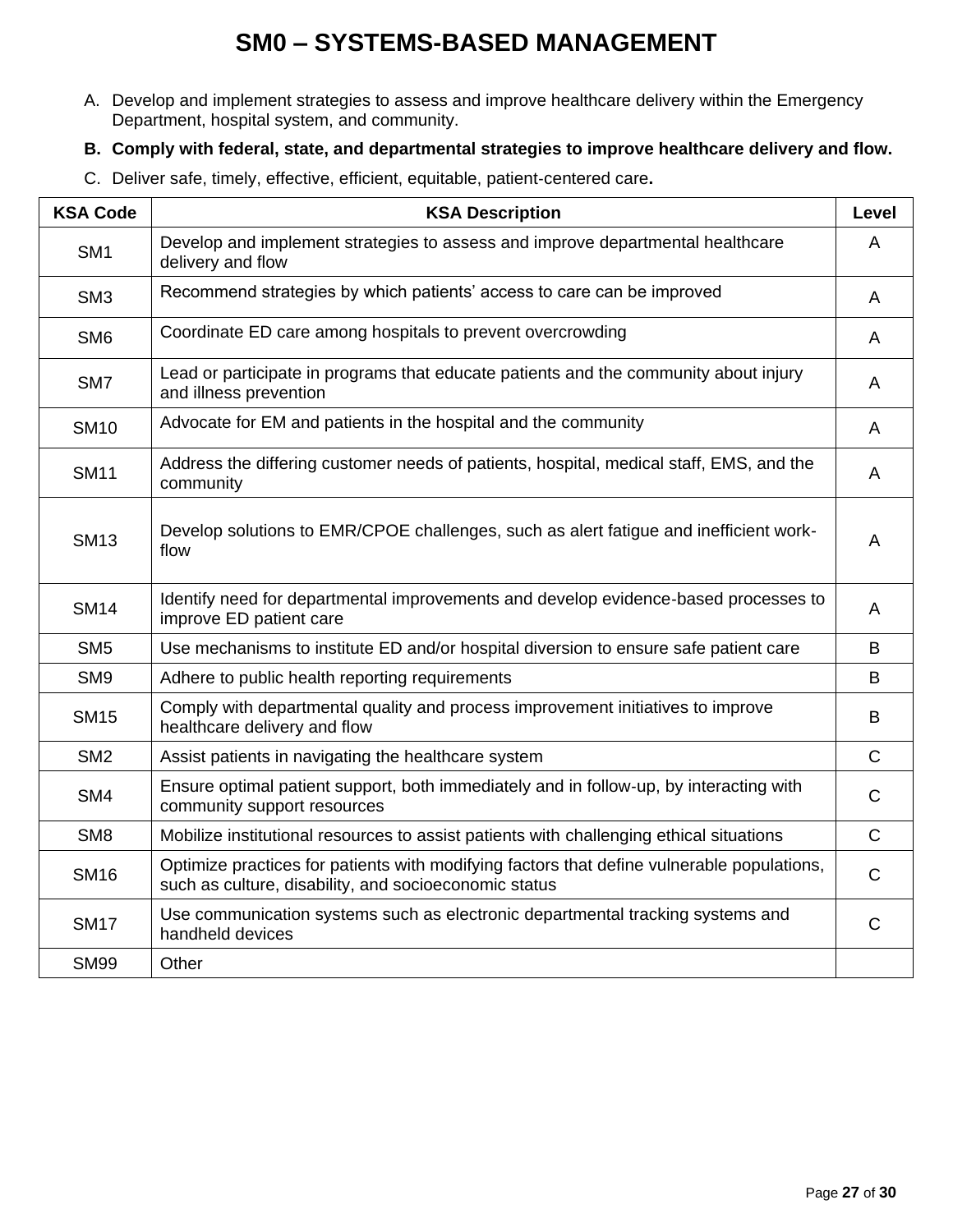# **TC0 – TRANSITIONS OF CARE**

- <span id="page-27-0"></span>A. Develops policies and procedures that optimize transitions of care in the emergency department
- **B. Establish and implement a disposition plan for patients being admitted, discharged, observed, or transferred using appropriate handoffs, consultation, patient education, treatment plan, medications, and follow-up**
- C. Determine an appropriate disposition

| <b>KSA Code</b> | <b>KSA Description</b>                                                                                                                                                                                                                                                                                                                                                           | Level        |
|-----------------|----------------------------------------------------------------------------------------------------------------------------------------------------------------------------------------------------------------------------------------------------------------------------------------------------------------------------------------------------------------------------------|--------------|
| <b>TC11</b>     | Determine, summarize and communicate the diagnosis or diagnostic uncertainty,<br>anticipated course, prognosis, disposition plan, medications, future diagnostic /<br>therapeutic interventions, signs and symptoms for which to seek further care and<br>follow-up to patient or surrogate                                                                                      | B            |
| <b>TC18</b>     | Correctly determine the appropriate disposition                                                                                                                                                                                                                                                                                                                                  | $\mathsf{C}$ |
| <b>TC12</b>     | Assign admitted patients to an appropriate level of care                                                                                                                                                                                                                                                                                                                         | B            |
| <b>TC13</b>     | Ensure patient has resources and tools to comply with discharge plan, which may<br>include modifying the plan or involving additional resources (ie. PCP, social work,<br>financial aid) to optimize compliance                                                                                                                                                                  | B            |
| <b>TC14</b>     | Identify patients who will requireansfer to a facility that provides a higher level of care<br>and coordinate this transition of care by ensuring communication with the receiving<br>provider, completion of transfer documentation, education of the patient or surrogate<br>the reasons for transfer, consent for transfer, and arrangement of appropriate<br>transportation. | B            |
| <b>TC15</b>     | Ensure transitions of care are accurately and efficiently communicated between<br>providers using best-practices                                                                                                                                                                                                                                                                 | B            |
| <b>TC16</b>     | Use appropriate tools for transitions of care, discharge instructions, prescriptions,<br>follow-up instructions, and any pending diagnostic studies to promote effective care and<br>decrease error                                                                                                                                                                              | B            |
| <b>TC17</b>     | Explain clearly and ensure patient understanding of diagnosis, discharge instructions,<br>and the importance of follow-up and compliance with treatments.                                                                                                                                                                                                                        | B            |
| TC <sub>9</sub> | Develops interdepartmental and intradepartmental policies and processes that optimize<br>transitions of care both within the emergency department and between the emergency<br>department and other services or facilities                                                                                                                                                       | A            |
| <b>TC10</b>     | Develops policies and processes to optimize discharge instructions and patient<br>education at the time of discharge, and to facilitate patient follow up within the system                                                                                                                                                                                                      | A            |
| <b>TC99</b>     | Other                                                                                                                                                                                                                                                                                                                                                                            |              |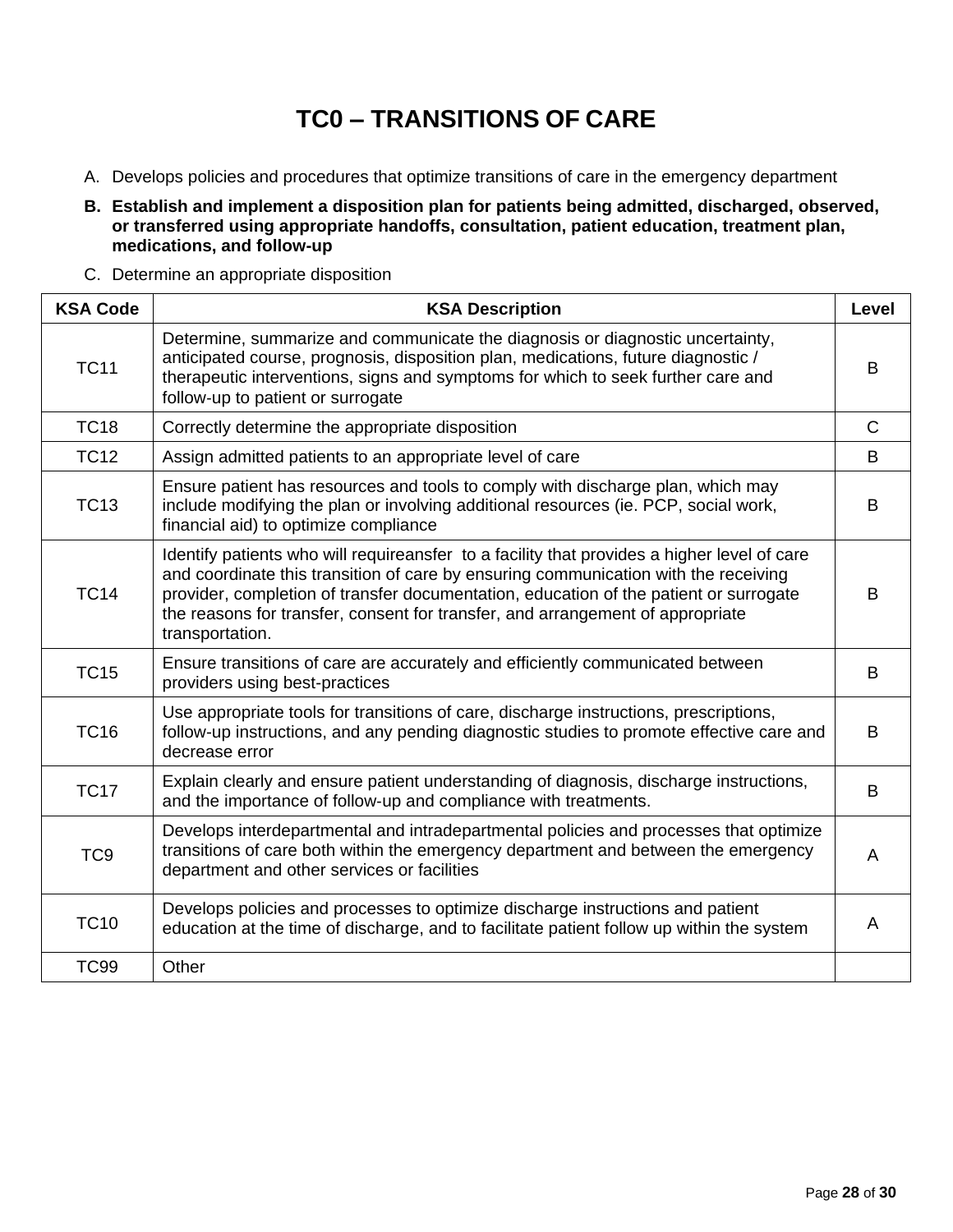## **TM0 – TEAM MANAGEMENT**

- <span id="page-28-0"></span>A. Lead inter‐ and intra‐departmental patient care teams and develop strategies to overcome team limitations.
- **B. Direct ED care teams to optimize patient flow and ensure effective communication and mutual respect among team members.**
- C. Participate as a member of a patient care team.

| <b>KSA Code</b> | <b>KSA Description</b>                                                                                                                            | Level |
|-----------------|---------------------------------------------------------------------------------------------------------------------------------------------------|-------|
| TM <sub>8</sub> | Participate in and lead interdepartmental groups in the patient care setting and in<br>collaborative meetings outside of the patient care setting | A     |
| TM <sub>1</sub> | Organize patient care teams                                                                                                                       | B     |
| TM <sub>2</sub> | Evaluate and provide feedback on team performance                                                                                                 | B     |
| TM3             | Recognize team limitations and develop strategies to overcome them                                                                                | B     |
| TM4             | Recommend changes in team behavior for optimal performance                                                                                        | B     |
| TM6             | Ensure clear communication and respect among team members                                                                                         | B     |
| <b>TM10</b>     | Appropriately supervise care provided by advanced practice practitioners                                                                          | B     |
| <b>TM11</b>     | Balance care teams to optimize patient flow                                                                                                       | B     |
| TM9             | Participate as a member of a patient care team                                                                                                    | C     |
| <b>TM99</b>     | Other                                                                                                                                             |       |